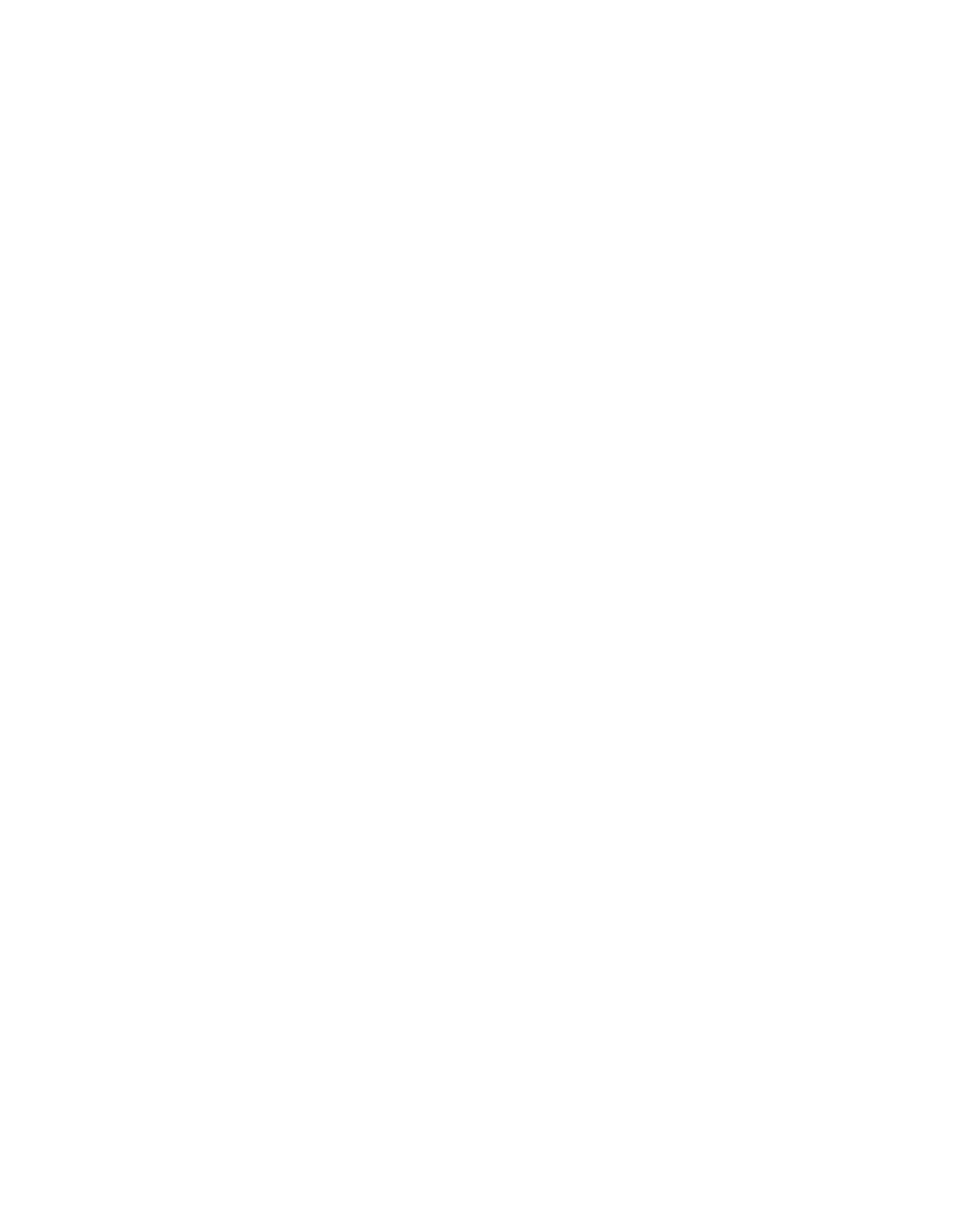# **NIOSH Skin Notation (SK) Profiles**

**Glutaraldehyde [CAS No. 111–30–8]**

**DEPARTMENT OF HEALTH AND HUMAN SERVICES** Centers for Disease Control and Prevention National Institute for Occupational Safety and Health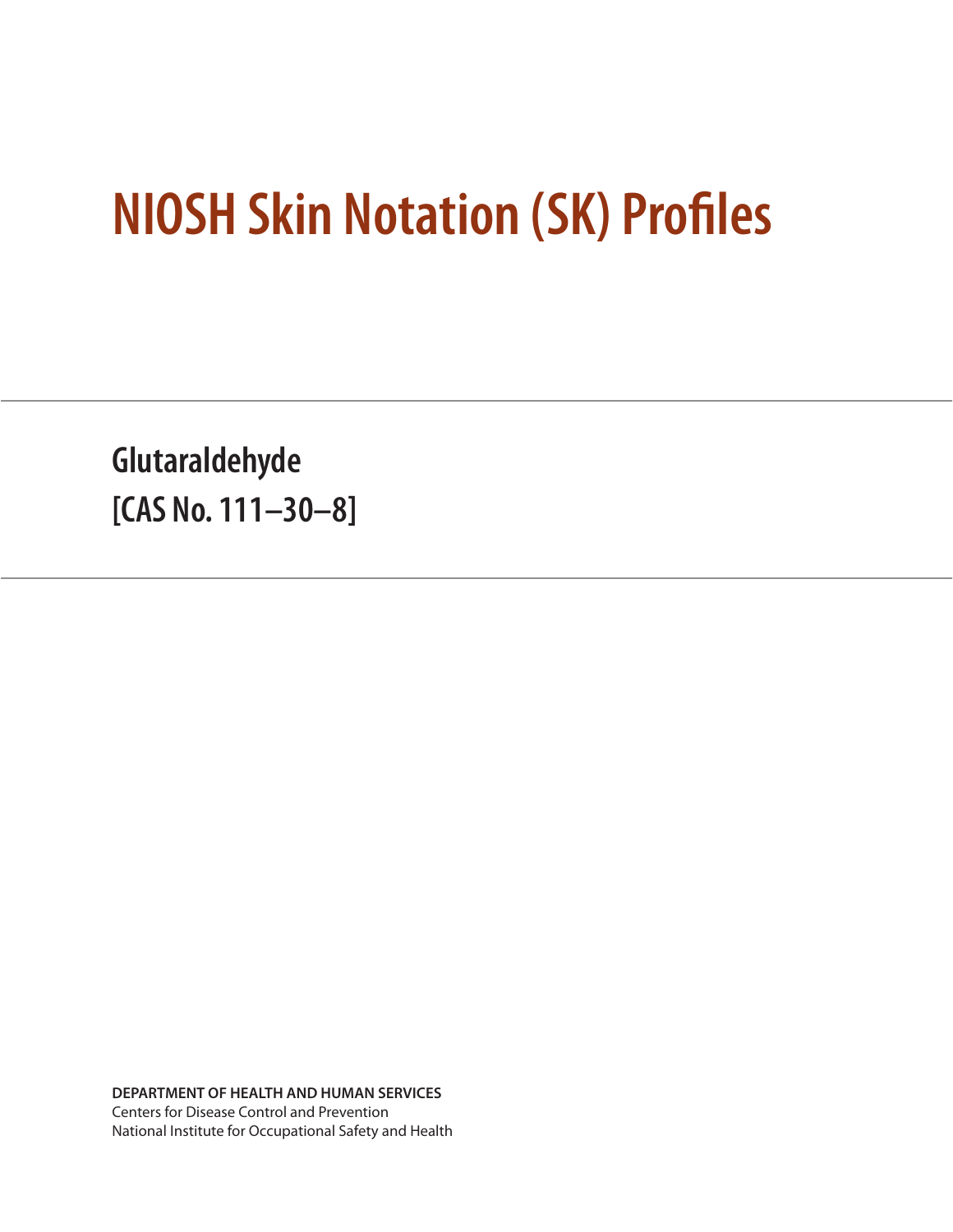**This document is in the public domain and may be freely copied or reprinted.**

# **Disclaimer**

Mention of any company or product does not constitute endorsement by the National Institute for Occupational Safety and Health (NIOSH). In addition, citations to Web sites external to NIOSH do not constitute NIOSH endorsement of the sponsoring organizations or their programs or products. Furthermore, NIOSH is not responsible for the content of these Web sites.

# **Ordering Information**

To receive documents or other information about occupational safety and health topics, contact NIOSH at

Telephone: **1–800–CDC–INFO** (1–800–232–4636) TTY: 1–888–232–6348 E-mail: cdcinfo@cdc.gov

or visit the NIOSH Web site at **www.cdc.gov/niosh**.

For a monthly update on news at NIOSH, subscribe to *NIOSH eNews* by visiting **www.cdc.gov/niosh/eNews.**

DHHS (NIOSH) Publication No. 2011–149

April 2011

Safer • Healthier • People™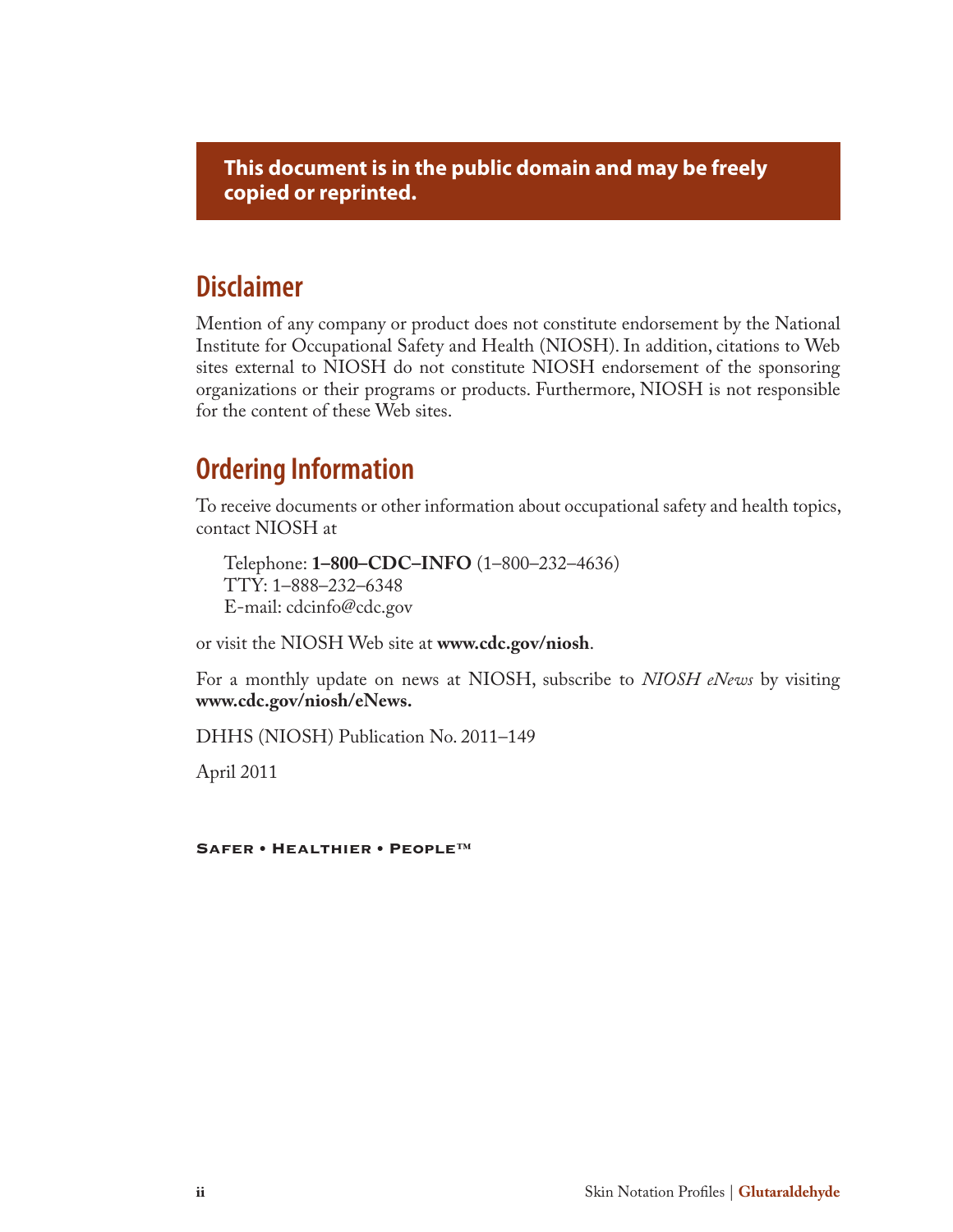# **Foreword**

As the largest organ of the body, the skin performs multiple critical functions, such as serving as the primary barrier to the external environment. For this reason, the skin is often exposed to potentially hazardous agents, including chemicals, which may contribute to the onset of a spectrum of adverse health effects ranging from localized damage (e.g., irritant contact dermatitis and corrosion) to induction of immune-mediated responses (e.g., allergic contact dermatitis and pulmonary responses), or systemic toxicity (e.g., neurotoxicity and hepatoxicity). Understanding the hazards related to skin contact with chemicals is a critical component of modern occupational safety and health programs.

In 2009, the National Institute for Occupational Safety and Health (NIOSH) published *Current Intelligence Bulletin (CIB) 61: A Strategy for Assigning New NIOSH Skin Notations* [NIOSH 2009–147]. This document provides the scientific rationale and framework for the assignment of multiple hazard-specific skin notations (SK) that clearly distinguish between the systemic effects, direct (localized) effects, and immunemediated responses caused by skin contact with chemicals. The key step within assignment of the hazard-specific SK is the determination of a substance's hazard potential, or its potential for causing adverse health effects as a result of skin exposure. This determination entails a health hazard identification process that involves use of the following:

- Scientific data on the physicochemical properties of a chemical
- Data on human exposures and health effects
- Empirical data from in vivo and in vitro laboratory testing
- Computational techniques, including predictive algorithms and mathematical models that describe a selected process (e.g., skin permeation) by means of analytical or numerical methods.

This *Skin Notation Profile* provides the SK assignment and supportive data for glutaraldehyde (CAS No. 111–30–8). In particular, this document evaluates and summarizes the literature describing the substance's hazard potential and its assessment according to the scientific rationale and framework outlined in CIB 61. In meeting this objective, this *Skin Notation Profile* intends to inform the audience—mostly occupational health practitioners, researchers, policy- and decision-makers, employers, and workers in potentially hazardous workplaces—so that improved risk-management practices may be developed to better protect workers from the risks of skin contact with the chemical of interest.

> John Howard, M.D. Director, National Institute for Occupational Safety and Health Centers for Disease Control and Prevention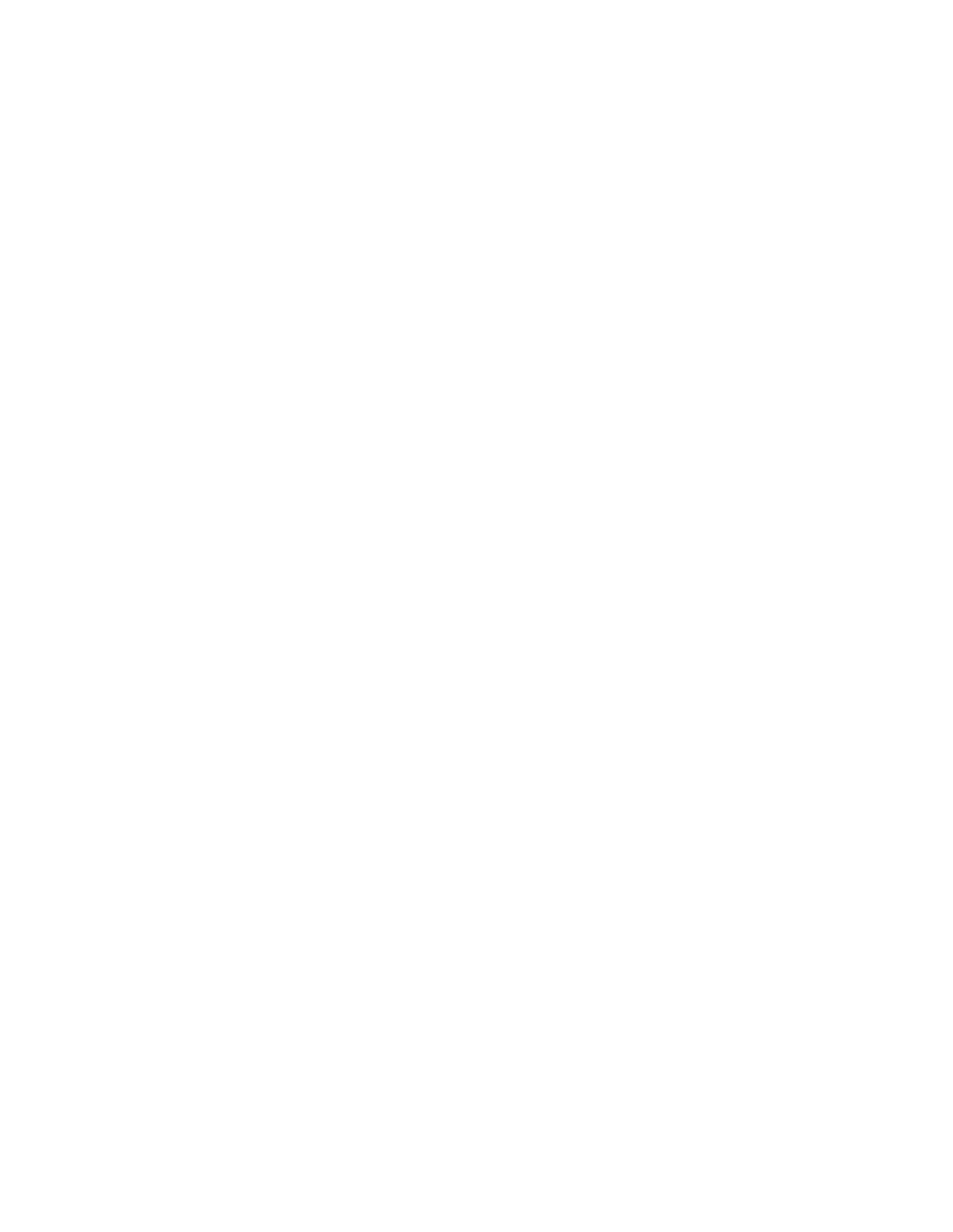# **Contents**

| iii            |
|----------------|
| vi             |
| viii           |
| ix             |
| 1              |
| $\mathbf{1}$   |
| $\mathbf{1}$   |
| $\mathbf{1}$   |
| $\overline{2}$ |
| $\overline{4}$ |
| 5              |
| 5              |
| 6              |
| 9              |
| 9              |
| 11             |
| 11             |
|                |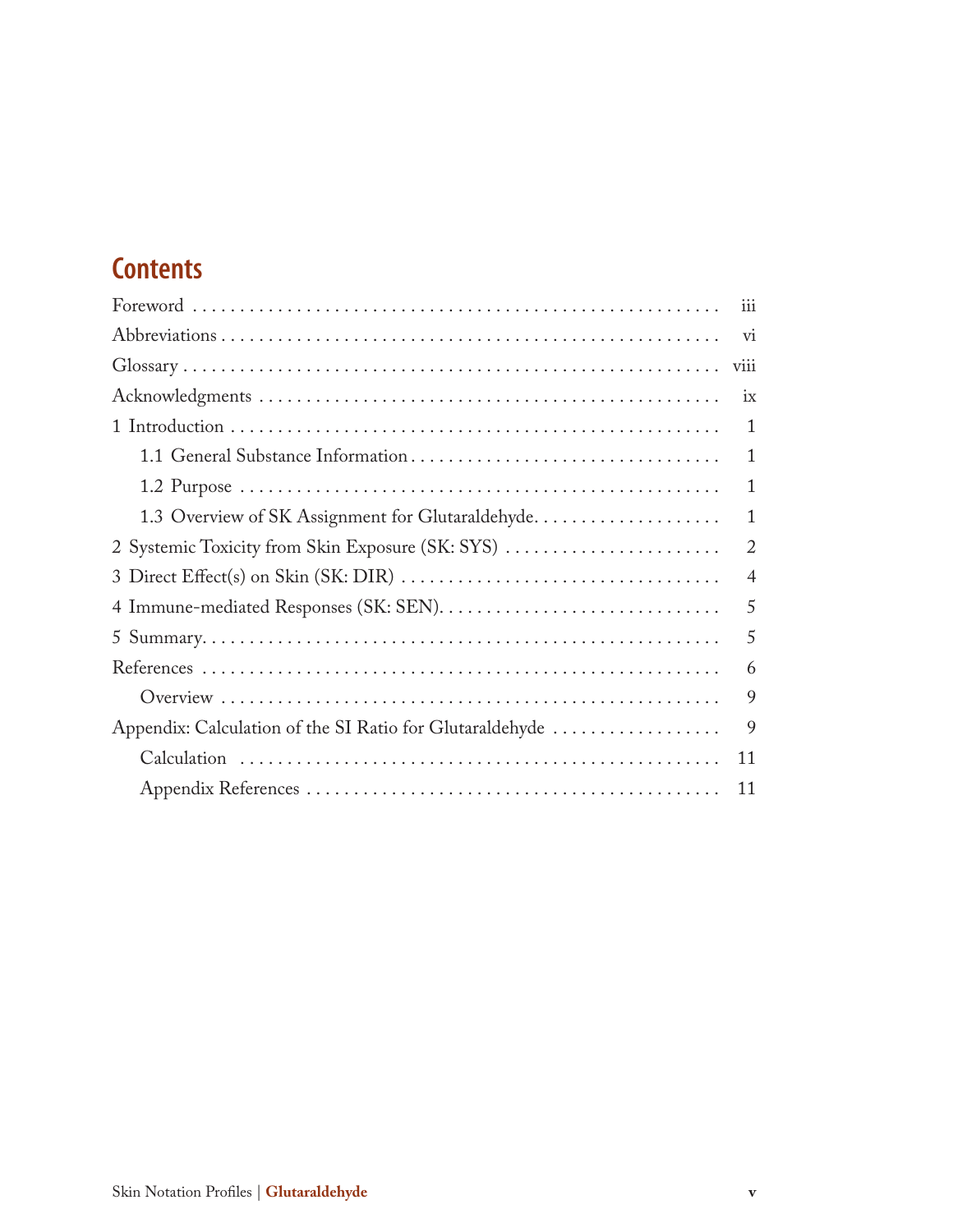# **Abbreviations**

| <b>ACGIH</b>             | American Conference of Governmental Industrial Hygienists                                                        |
|--------------------------|------------------------------------------------------------------------------------------------------------------|
| <b>CIB</b>               | Current Intelligence Bulletin                                                                                    |
| $\text{cm}^2$            | square centimeter(s)                                                                                             |
| cm/hr                    | centimeter(s) per hour                                                                                           |
| (COR)                    | subnotation of SK: DIR indicating the potential for a chemical to be<br>corrosive following exposure of the skin |
| <b>DEREKTM</b>           | Deductive Estimation of Risk from Existing Knowledge                                                             |
| <b>DIR</b>               | skin notation indicating the potential for direct effects to the skin<br>following contact with a chemical       |
| EC                       | European Commission                                                                                              |
| g/mL                     | gram(s) per milliliter                                                                                           |
| <b>GHS</b>               | Globally Harmonized System of Classification and Labeling of Chemicals                                           |
| <b>GPMT</b>              | guinea pig maximization test                                                                                     |
| <b>IARC</b>              | International Agency for Research on Cancer                                                                      |
| $K_{aq}$                 | coefficient in the watery epidermal layer                                                                        |
| $K_{p}$                  | skin permeation coefficient                                                                                      |
| $K_{pol}$                | coefficient in the protein fraction of the stratum corneum                                                       |
| $K_{\text{psc}}$         | permeation coefficient in the lipid fraction of the stratum corneum                                              |
| $LD_{50}$                | dose resulting in 50% mortality in the exposed population                                                        |
| $LD_{L_0}$               | dermal lethal dose                                                                                               |
| <b>LLNA</b>              | local lymph node assay                                                                                           |
| LOAEL                    | lowest-observed-adverse-effect level                                                                             |
| $log K_{OW}$             | base-10 logarithm of a substance's octanol–water partition                                                       |
| М                        | molarity                                                                                                         |
| m <sup>3</sup>           | cubic meter $(s)$                                                                                                |
| <b>MEST</b>              | mouse-ear swelling test                                                                                          |
| mg                       | milligram(s)                                                                                                     |
| mg/kg                    | milligram(s) per kilogram body weight                                                                            |
| mg/kg/day                | milligram(s) per kilogram body weight per day                                                                    |
| $mg/m^3$                 | milligram(s) per cubic meter                                                                                     |
| mL/kg                    | milliliter(s) per kilogram body weight                                                                           |
| <b>MW</b>                | molecular weight                                                                                                 |
| <b>NIOSH</b>             | National Institute for Occupational Safety and Health                                                            |
| nmol/cm <sup>2</sup> /hr | nanomoles per square centimeter per hour                                                                         |
| <b>NOAEL</b>             | no-observed-adverse-effect level                                                                                 |
| <b>NTP</b>               | National Toxicology Program                                                                                      |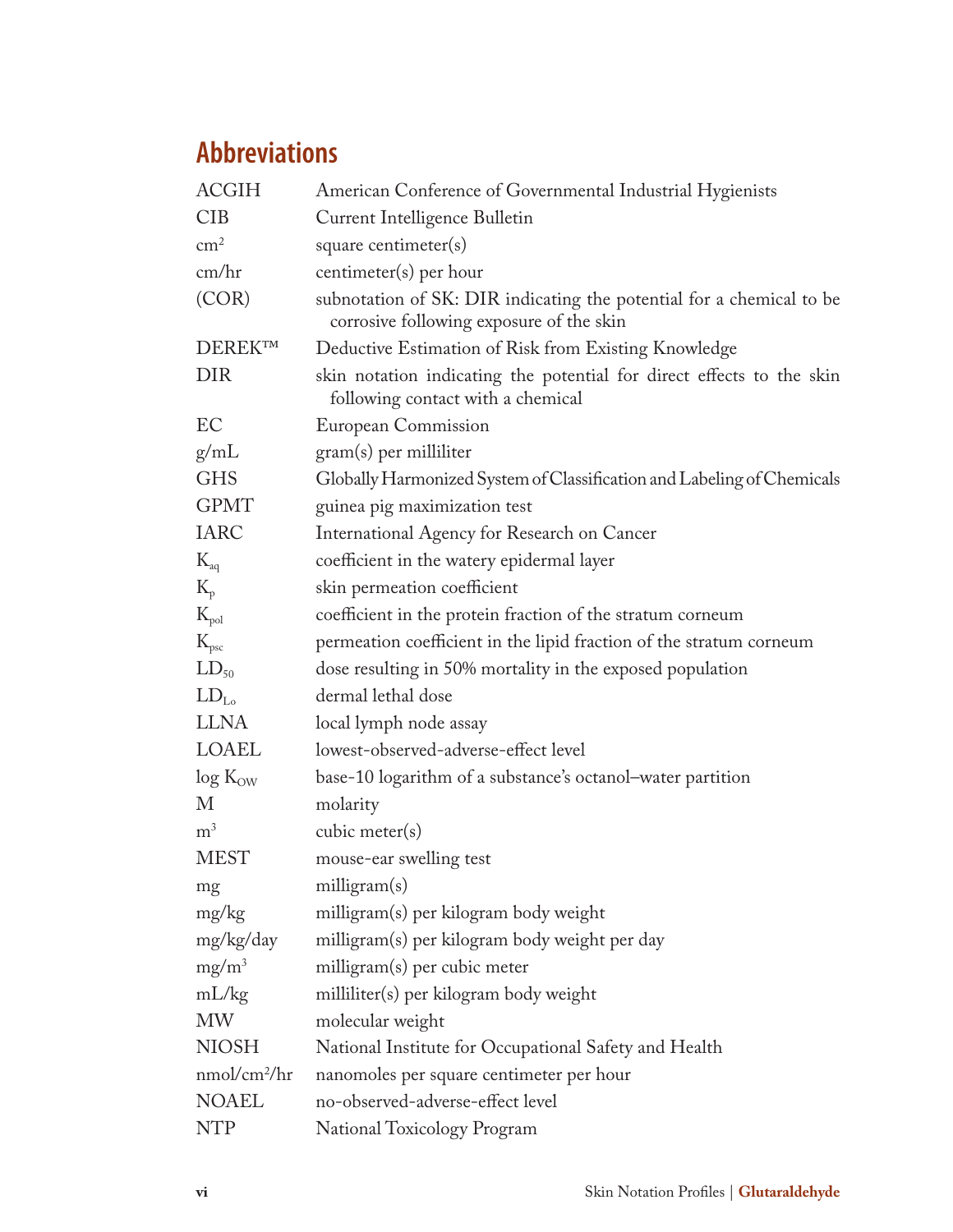| OEL          | occupational exposure limit                                                                            |  |  |
|--------------|--------------------------------------------------------------------------------------------------------|--|--|
| <b>OSHA</b>  | Occupational Safety and Health Administration                                                          |  |  |
| ppm          | parts per million                                                                                      |  |  |
| <b>REL</b>   | recommended exposure limit                                                                             |  |  |
| RF           | retention factor                                                                                       |  |  |
| <b>SEN</b>   | skin notation indicating the potential for immune-mediated reactions<br>following exposure of the skin |  |  |
| SI ratio     | ratio of skin dose to inhalation dose                                                                  |  |  |
| <b>SK</b>    | skin notation                                                                                          |  |  |
| $S_{W}$      | solubility                                                                                             |  |  |
| <b>SYS</b>   | skin notation indicating the potential for systemic toxicity following<br>exposure of the skin         |  |  |
| <b>USEPA</b> | United States Environmental Protection Agency                                                          |  |  |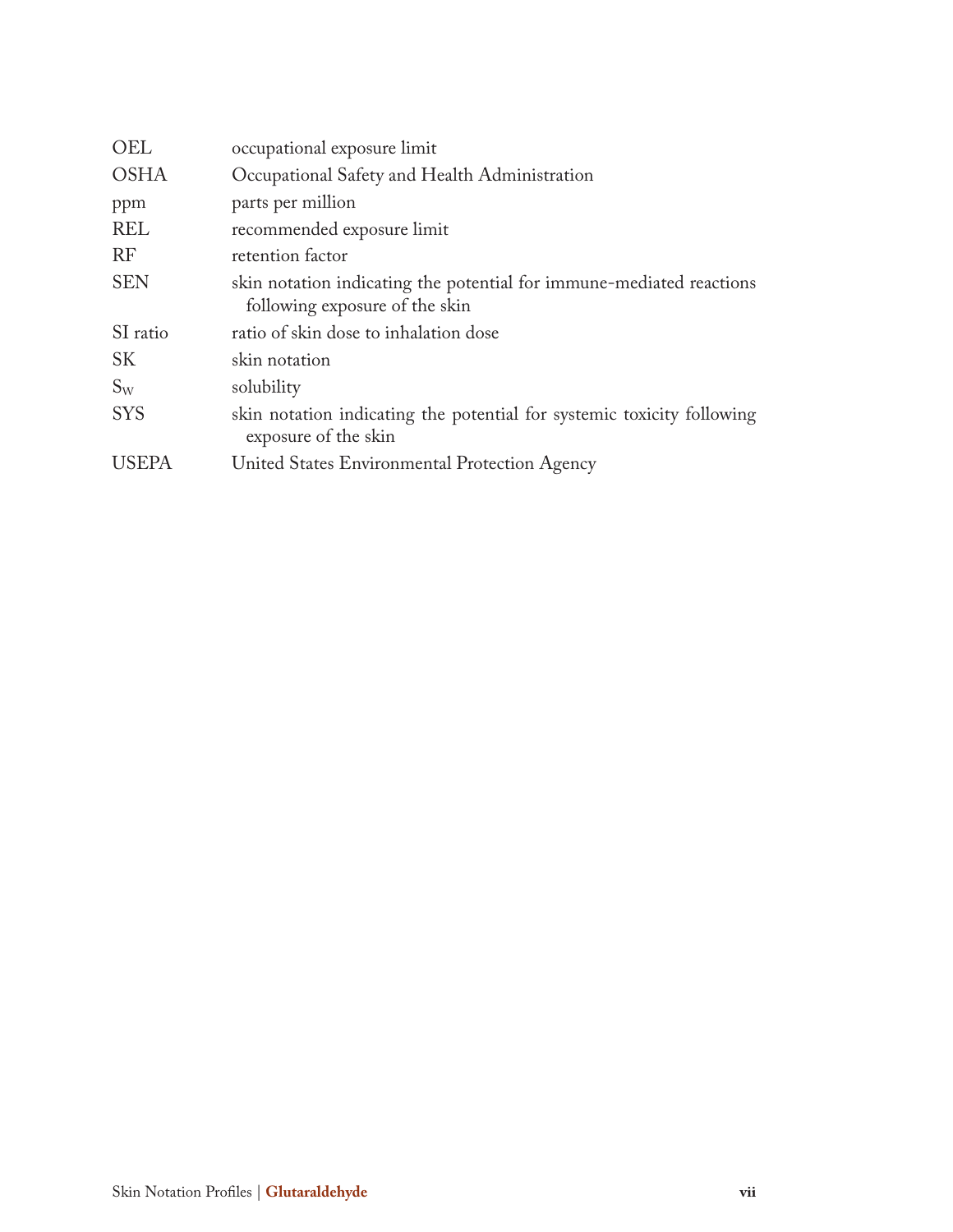# **Glossary**

**Absorption**—The transport of a chemical from the outer surface of the skin into both the skin and systemic circulation (including penetration, permeation, and resorption).

**Acute exposure**—Contact with a chemical that occurs once or for only a short period of time.

**Cancer**—Any one of a group of diseases that occurs when cells in the body become abnormal and grow or multiply out of control.

**Contaminant**—A chemical that is (1) unintentionally present within a neat substance or mixture at a concentration less than 1.0% or (2) recognized as a potential carcinogen and present within a neat substance or mixture at a concentration less than 0.1%.

**Cutaneous (or percutaneous)**—Referring to the skin (or through the skin).

**Dermal**—Referring to the skin.

**Dermal contact**—Contact with (touching) the skin.

**Direct effects**—Localized, non-immune-mediated adverse health effects on the skin, including corrosion, primary irritation, changes in skin pigmentation, and reduction/ disruption of the skin barrier integrity, occurring at or near the point of contact with chemicals.

**Immune-mediated responses**—Responses mediated by the immune system, including allergic responses.

**Sensitization**—A specific immune-mediated response that develops following exposure to a chemical, which, upon re-exposure, can lead to allergic contact dermatitis (ACD) or other immune-mediated diseases such as asthma, depending on the site and route of re-exposure.

**Substance**—A chemical.

**Systemic effects**—Systemic toxicity associated with skin absorption of chemicals after exposure of the skin.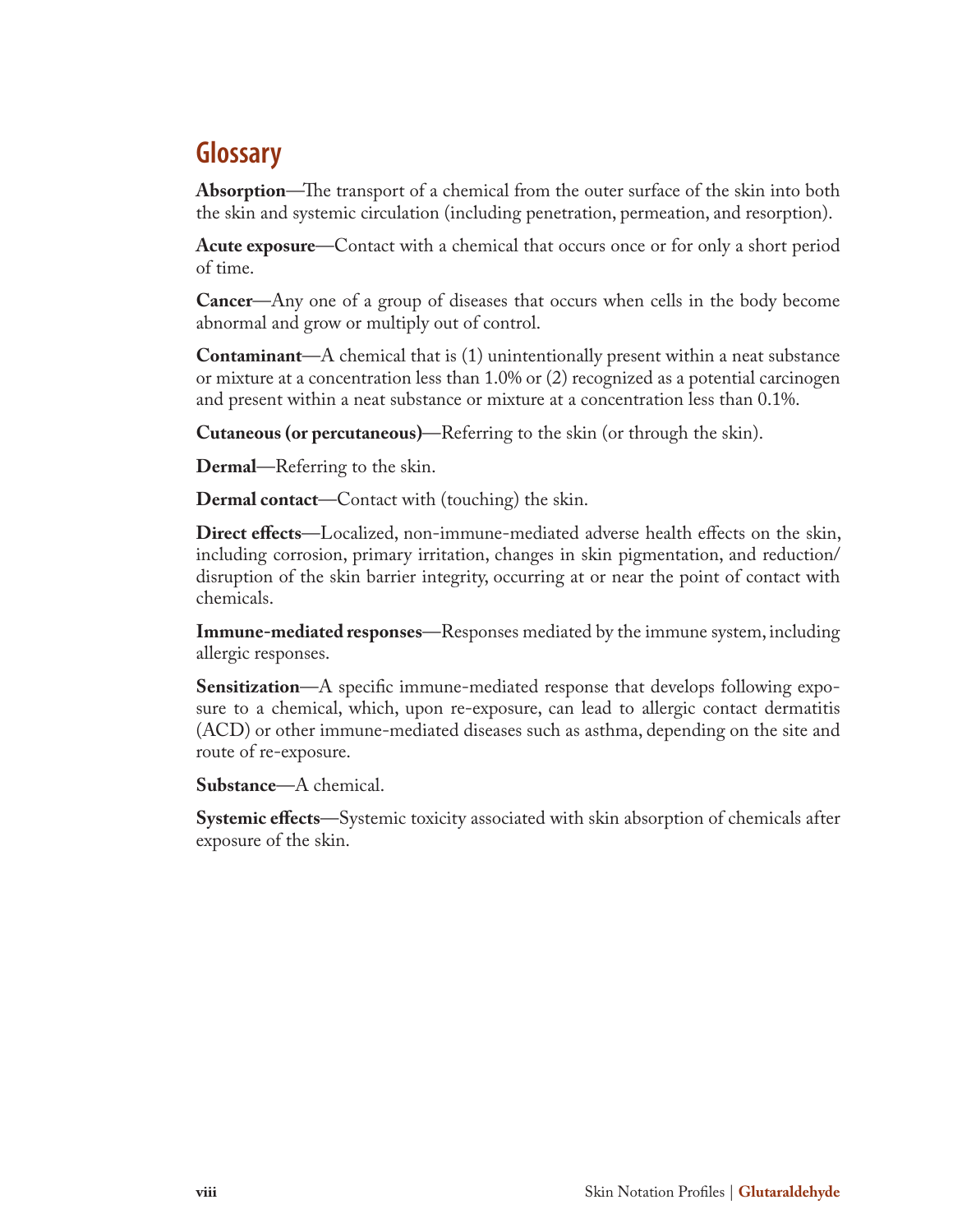# **Acknowledgments**

This document was developed by the Education and Information Division, Paul Schulte, Ph.D., Director. G. Scott Dotson, Ph.D. was the project officer for this document. Other NIOSH personnel, in particular Charles L. Geraci, Ph.D., Thomas J. Lentz, Ph.D., Richard Niemeier, Ph.D., Todd Niemeier M.Sc., and Aaron Sussell, Ph.D., contributed to its development by providing technical reviews and comments. The basis for this document was a report contracted by NIOSH and prepared by Bernard Gadagbui, Ph.D., and Andrew Maier, Ph.D. (*Toxicology Excellence for Risk Assessment [TERA]*).

For their contribution to the technical content and review of this document, special acknowledgment is given to the following NIOSH personnel:

**Denver Field Office** Eric Esswein, M.Sc.

**Division of Applied Research and Technology**  Clayton B'Hymer, Ph.D.

**Division of Respiratory Disease Studies**  Gregory A. Day, Ph.D.

**Division of Surveillance, Hazard Evaluations, and Field Studies** Loren Tapp, M.D.

**Education and Information Division**  Ralph Zumwalde, M.Sc.

#### **Health Effects Laboratory Division**

Fredrick H. Frasch, Ph.D. Michael Luster, Ph.D. Anna Shvedova, Ph.D. Paul Siegel, Ph.D.

**National Personal Protective Technology Laboratory** Heinz Ahlers, J.D. Angie Shepherd

The authors thank Seleen Collins, Gino Fazio, and Vanessa B. Williams for their editorial support and contributions to the design and layout of this document. Clerical and information resources support in preparing this document was provided by Devin Baker, Daniel Echt, and Barbara Landreth.

In addition, special appreciation is expressed to the following individuals for serving as independent, external reviewers and providing comments that contributed to the development or improvement of this document:

John Cherrie, Ph.D., Institute of Occupational Medicine, Edinburgh, Scotland, United Kingdom

G. Frank Gerberick, Ph.D., The Procter and Gamble Company, Cincinnati, Ohio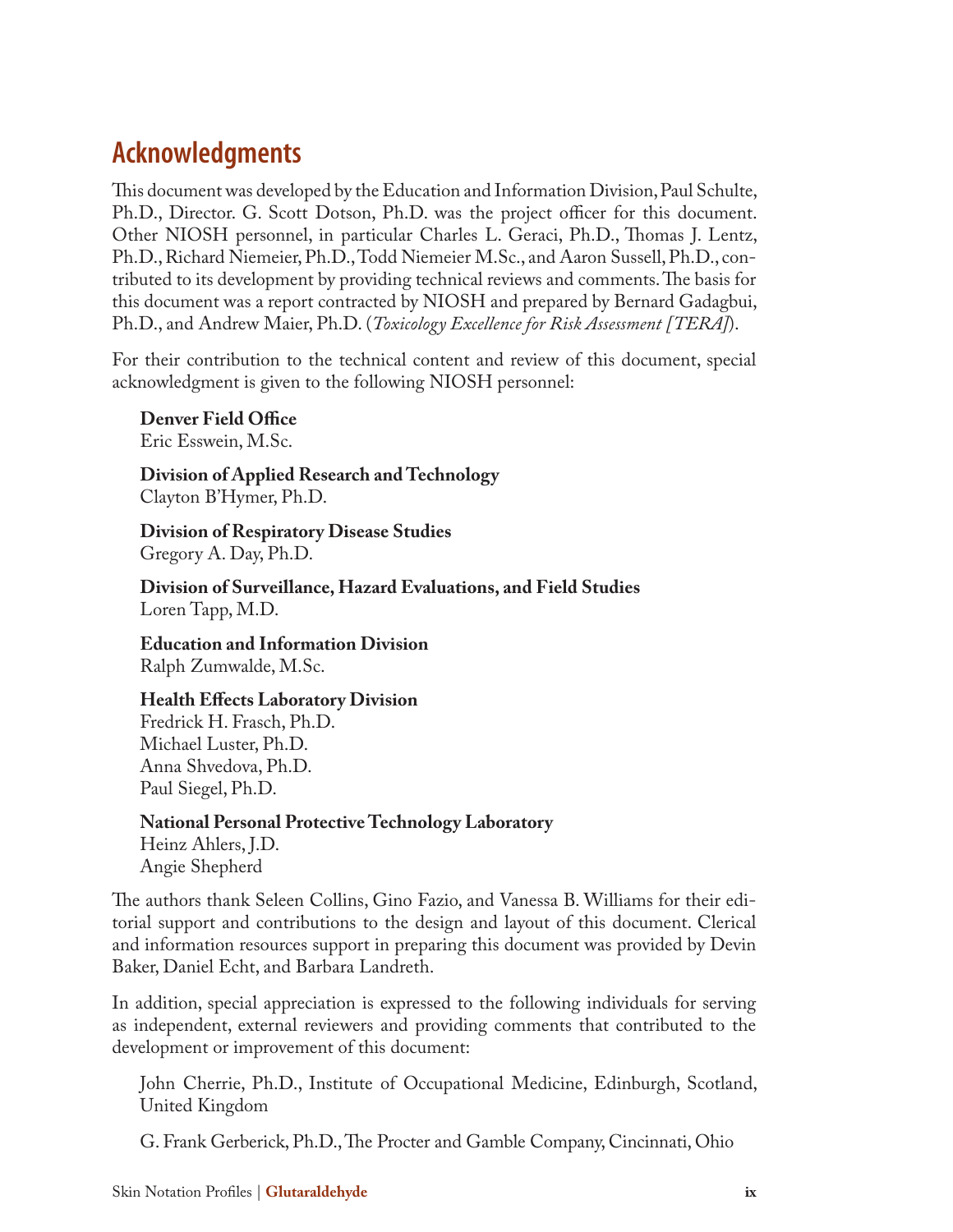Dori Germolec, Ph.D., National Toxicology Program, National Institute for Environmental Health Sciences, Research Triangle, North Carolina

Ben Hayes, M.D., Ph.D., Division of Dermatology, Vanderbilt School of Medicine, Nashville, Tennessee

Howard Maibach, M.D., Department of Dermatology, School of Medicine, University of California, San Francisco, San Francisco, California

Jennifer Sahmel, M.S.c, CIH, ChemRisk, Boulder, Colorado

James Taylor, M.D., Industrial Dermatology, The Cleveland Clinic, Cleveland, Ohio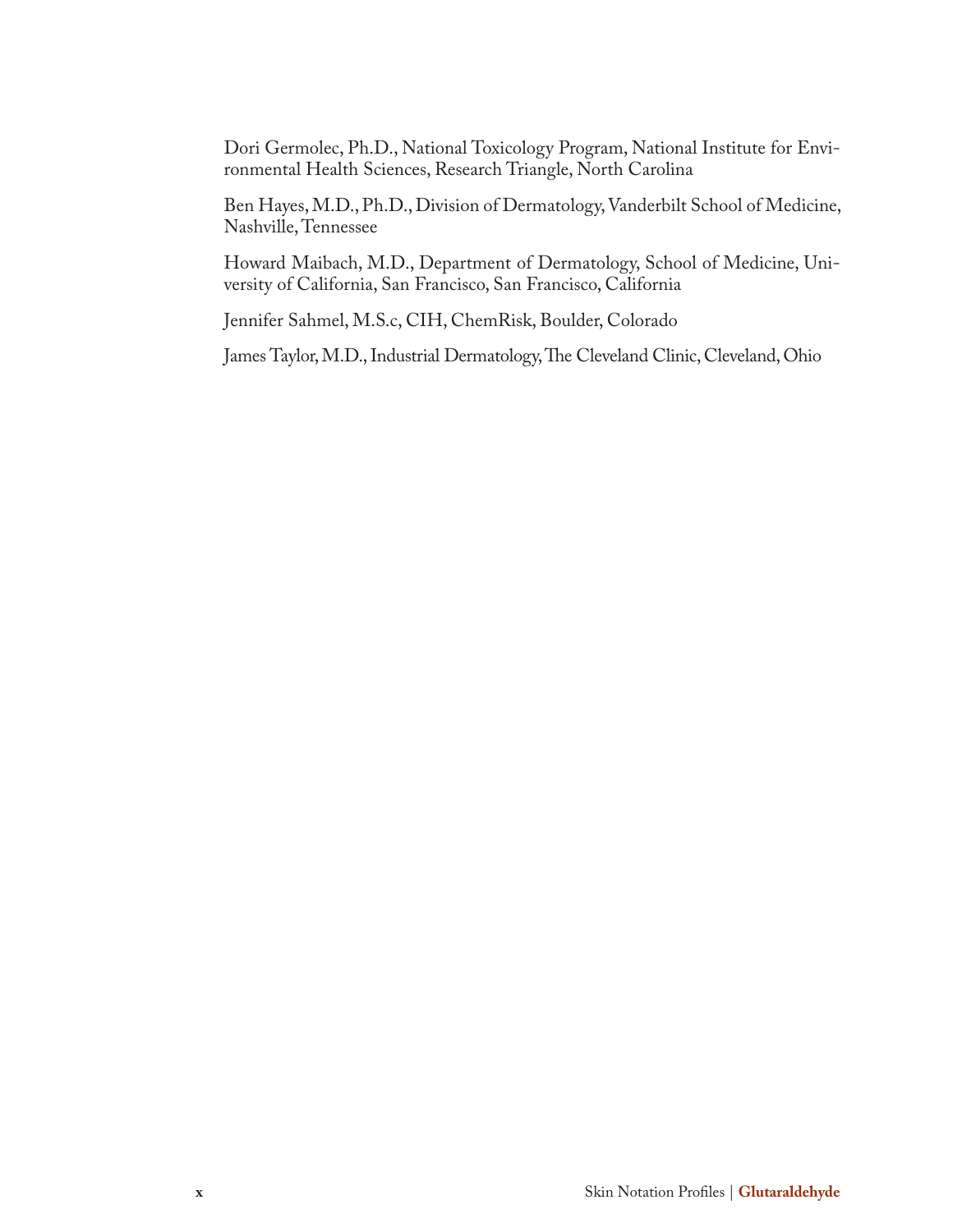# **1 Introduction**

#### **1.1 General Substance Information**

**Chemical:** Glutaraldehyde

**CAS No:** 111–30–8

#### **Synonyms:**

1,5-Pentanedial; 1,5-Pentanedi one; Dioxopentane, Glutaral; Glu taralum; Glutaric Acid Dialdehyde; Glutardialdehyde; Glutaric Alde hyde; Glutaric Dialdehyde; Glutaral; Pentane-1,5-dial; Pentanedial

#### **Molecular weight (MW):** 100

Molecular formula:  $C_5H_8O_2$ 

#### **1.2 Purpose**

This *Skin Notation Profile* presents (1) a brief summary of technical data associated with skin contact with glutaraldehyde and (2) the rationale behind the hazard-specific skin notation (SK) assignment for glutar aldehyde. The SK assignment is based on the scientific rationale and logic outlined in the *Current Intelligence Bulletin (CIB) 61: A Strategy for Assigning New NIOSH Skin Notations* [NIOSH 2009]. The sum marized information and health hazard assessment are limited to an evaluation of the potential health effects of dermal exposure to glutaraldehyde. A literature search was conducted through July 2010 to identify information on glutaraldehyde, including but not limited to data relating to its toxicokinetics, acute toxicity, repeat ed-dose systemic toxicity, carcinogenicity, biological system/function–specific effects (including reproductive and developmen tal effects and immunotoxicity), irritation,

**Structural formula:**



#### **Uses:**

Glutaraldehyde is an organic com pound commonly used as a preser vative, as a disinfectant in medical applications, and as embalming flu id. In addition, the substance is used Uses:<br>
Glutaraldehyde is an organic com-<br>
pound commonly used as a preser-<br>
vative, as a disinfectant in medical<br>
applications, and as embalming flu-<br>
id. In addition, the substance is use<br>
within oil exploration as a bioc

and sensitization. Information was con sidered from studies of humans, animals, or appropriate modeling systems that are relevant to assessing the effects of dermal exposure to glutaraldehyde.

### **1.3 Overview of SK Assignment for Glutaraldehyde**

Glutaraldehyde is potentially capable of causing multiple adverse health effects fol lowing skin contact. Undiluted glutaral dehyde or solutions containing more than 25% glutaraldehyde are capable of causing skin corrosion, whereas diluted solutions (1 to 25% glutaraldehyde) are irritating to the skin. In addition, available data indicates that glutaraldehyde is a potent sensitizing agent. A critical review of available data has resulted in the following SK assignment for glutaraldehyde: **SK: DIR (COR)-SEN**. Table 1 provides an overview of the critical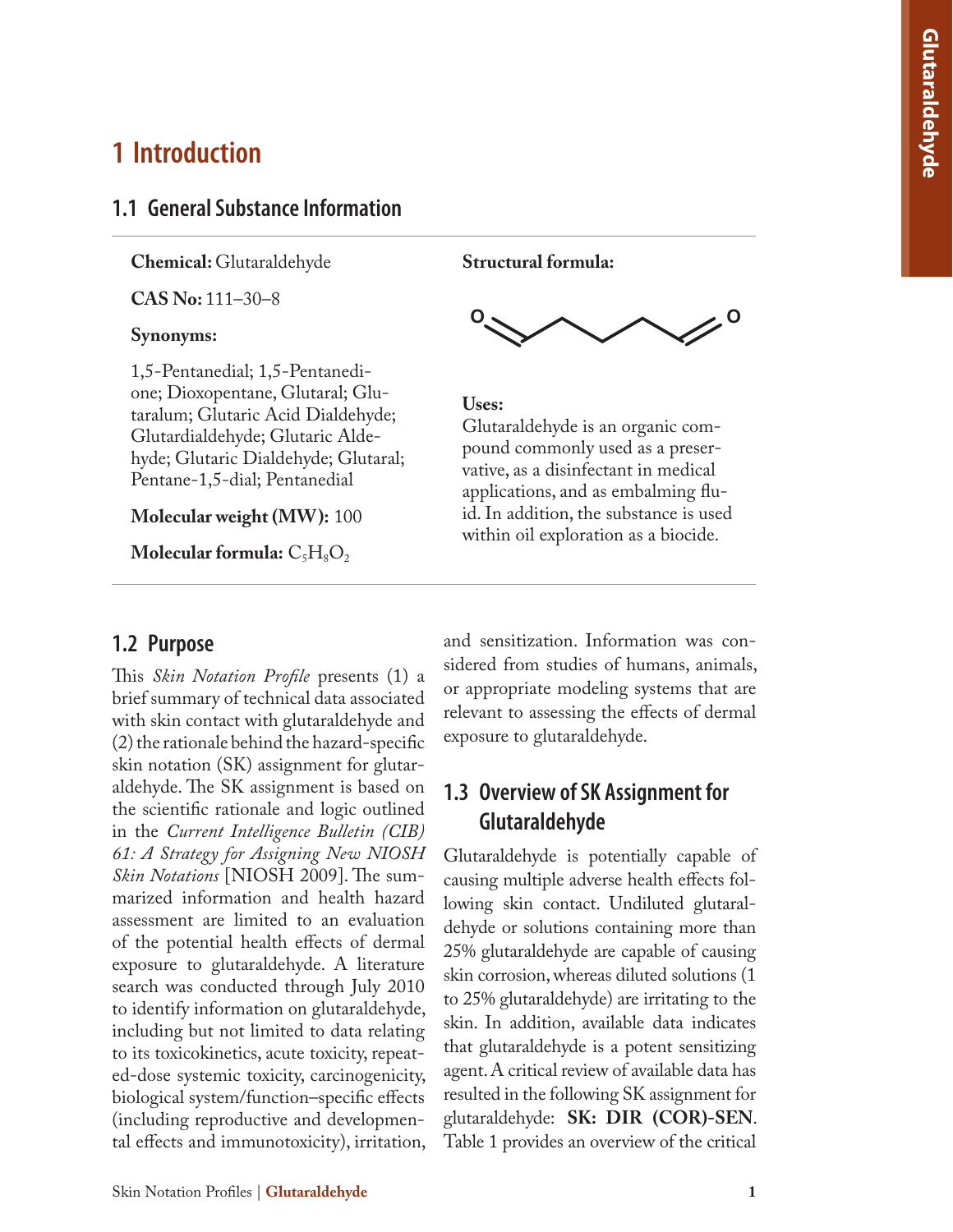| <b>Skin notation</b> | <b>Critical effect</b> | Data available                   |  |
|----------------------|------------------------|----------------------------------|--|
| SK: DIR (COR)        | Skin corrosion         | Sufficient human and animal data |  |
| SK: SEN              | Skin sensitization     | Sufficient human and animal data |  |

**Table 1. Summary of the SK assignment for glutaraldehyde**

effects and data used to develop the SK assignment for glutaraldehyde.

# **2 Systemic Toxicity from Skin Exposure (SK: SYS)**

No specific human data were identified that reported the degree of absorption of glutaraldehyde following dermal exposure. However, the kinetics of percutaneous absorption have been investigated. For example, Ballantyne and Jordan [2001] reported that 0.3% to 2.1% and 7.5% to 24.9% of the glutaraldehyde administered dose was absorbed percutaneously in the rat and rabbit, respectively. Following a study that evaluated the in vitro penetration of glutaraldehyde in a 10% aqueous solution through isolated human epidermis (chest and abdomen), isolated human epidermis (abdominal), and human thick stratum corneum (blister tops from the sole), Reifenrath et al. [1985] reported that 2.8% to 4.4% and 3.3% to 13.8% of the applied dose penetrated the isolated epidermis and thin stratum corneum, respectively, after 1 hour, but glutaraldehyde did not penetrate the thick stratum corneum. In another in vitro study, Frantz et al. [1993] noted average absorptions of less than 0.5% and less than 0.7%, respectively, of the applied radioactivity following application of 0.75% and 7.5% aqueous solutions of glutaraldehyde to excised skin from rats, mice, guinea pigs, rabbits, and humans (females undergoing reconstructive mammoplasty). These findings indicate that glutaraldehyde did not penetrate human or animal skin *in vitro*

to any substantial degree. On the basis of the proportion of the applied dose available for systemic absorption, Ballantyne and Jordan [2001] and Frantz et al. [1993] suggested that only a minimal amount of the chemical may be available for systemic uptake and distribution following dermal exposure and that potential for cumulative toxicity is unlikely because of the rapid biotransformation and elimination of the material from the body. The potential of glutaraldehyde to pose a skin absorption hazard was also evaluated, with use of a predictive algorithm for estimating and evaluating the health hazards of dermal exposure to substances [NIOSH 2009]. The evaluation method compares an estimated dose accumulated in the body from skin absorption and an estimated dose from respiratory absorption associated with a reference occupational exposure limit. On the basis of this algorithm, a ratio of the skin dose to the inhalation dose (SI ratio) of 191.55 was calculated for glutaraldehyde. An SI ratio of ≥0.1 indicates that a chemical is capable of producing systemic toxicity from skin exposure [NIOSH 2009]. Additional information on the SI ratio and the variables used in its calculation are included in the appendix.

Although no dermal lethal dose  $(LD_{L_0})$  for humans has been estimated, Ballantyne and Jordan [2001] reported these dermal  $LD_{50}$  values (lethal doses in 50% of the exposed population) for rabbits: 1.59 to 2.54 milliliters per kilogram body weight (mL/ kg; reported as 434 to 898 milligrams per kilogram body weight [mg/kg]) for a 50% glutaraldehyde solution; 2.00 to 2.71 mL/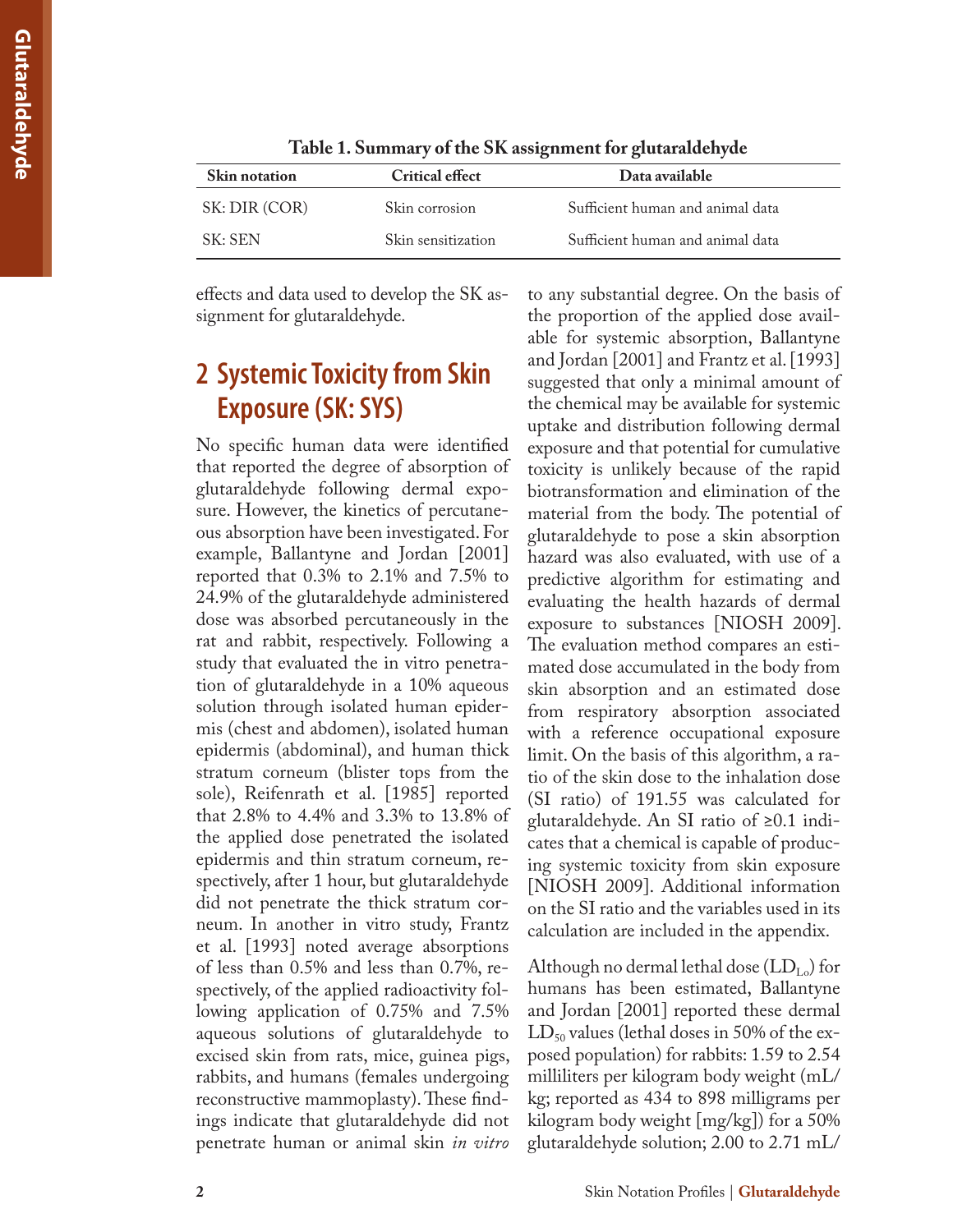kg (reported as 1006 to 1363 mg/kg) for a 45% solution; and 8.80 to 16.00 mL/kg (reported as 2341 to 4256 mg/kg) for a  $25\%$  solution. These  $LD_{50}$  values are calculated as 1749 to 2970 mg/kg for the 50% solution, based on a density of 1.1 g/ mL International Occupational Safety and Health Information Center 2000]; 2200 to 2981 mg/kg for the 45% solu tion, based on the density of a 50% solu tion; and 9346 to 16,992 mg/kg, based on a density of 1.062 g/mL [Sigma-Aldrich  $2007$ ]. The animal  $LD_{50}$  values were reported to be dependent on the concentra tion of the aqueous solution used. Because the reported acute dermal  $LD_{50}$  values for rabbits are nearly all greater than the critical dermal  $LD_{50}$  value of 2000 mg/ kg body weight that identifies chemical substances with the potential for acute toxicity [NIOSH 2009], glutaraldehyde is considered to have low acute toxicity fol lowing exposure by the dermal route.

Although no epidemiology data were iden tified concerning systemic effects following human glutaraldehyde exposure, several short-term and subchronic dermal toxic ity studies were identified that involved experimental animals. No chronic toxic ity studies were identified. In a subchronic study, rats exposed epicutaneously to aque ous glutaraldehyde at concentrations up to 7.5% (reported to be equivalent to doses up to 150 milligrams per kilogram body weight per day [mg/kg/day]) for 6 hours a day for 26 days (for a total of 20 appli cations) exhibited slight changes in body weight and food consumption, but no treatment-related mortality or biochemi cal or morphological evidence of systemic target organ or tissue toxicity [Bushy Run Research Center 1994; Werley et al. 1996]. The indicated no-observed-adverse-effect level (NOAEL) was 150 mg/kg/day at the highest dose tested. A 6-week subchronic study in rabbits elicited no evidence of

systemic toxicity following topical applica tion of 0.5 milliliter (mL) of a 2% activated glutaraldehyde solution given in a total of 47 applications [Stonehill et al. 1963]. On the basis of a 1.01 g/mL density for a 2% glutaraldehyde solution [Dow Chemical Company 2002] and a default average sub chronic body weight of approximately 3 kg for New Zealand rabbits [USEPA, 1988], the dose would be approximately 3 mg/kg. The apparent NOAEL is 47 mg/kg and the apparent lowest-observed-adverse-effect level (LOAEL) is 94 mg/kg for systemic effects in mice, whereas the NOAEL for rats was the highest tested dose of 150 mg/ kg. The relative systemic toxicity identified in these studies is consistent with the toxicokinetic differences among species as noted above. Thus, the results of the study involving rats are considered most repre sentative of potential human response and are given greater weight in this assessment than results of the studies involving mice and rabbits. A free-standing NOAEL of 150 mg/kg/day for the most representative species is used for the overall assessment.

No standard toxicity or specialty studies eval uating biological system/function–specific effects (including reproductive and de velopmental effects and immunotoxicity) following dermal exposure to glutaralde hyde were identified. In addition, no stud ies evaluating the carcinogenic potential of glutaraldehyde were identified. Table 2 provides a summary of carcinogenic des ignations from multiple governmental and nongovernmental organizations for glutar aldehyde.

Toxicokinetic studies indicate glutaralde hyde is poorly absorbed, as reflected by the high doses required to elicit acute toxic ity. The repeat-dose studies are inadequate to indicate whether an effect level in the most representative species (rats) would occur at doses lower than 1000 mg/kg/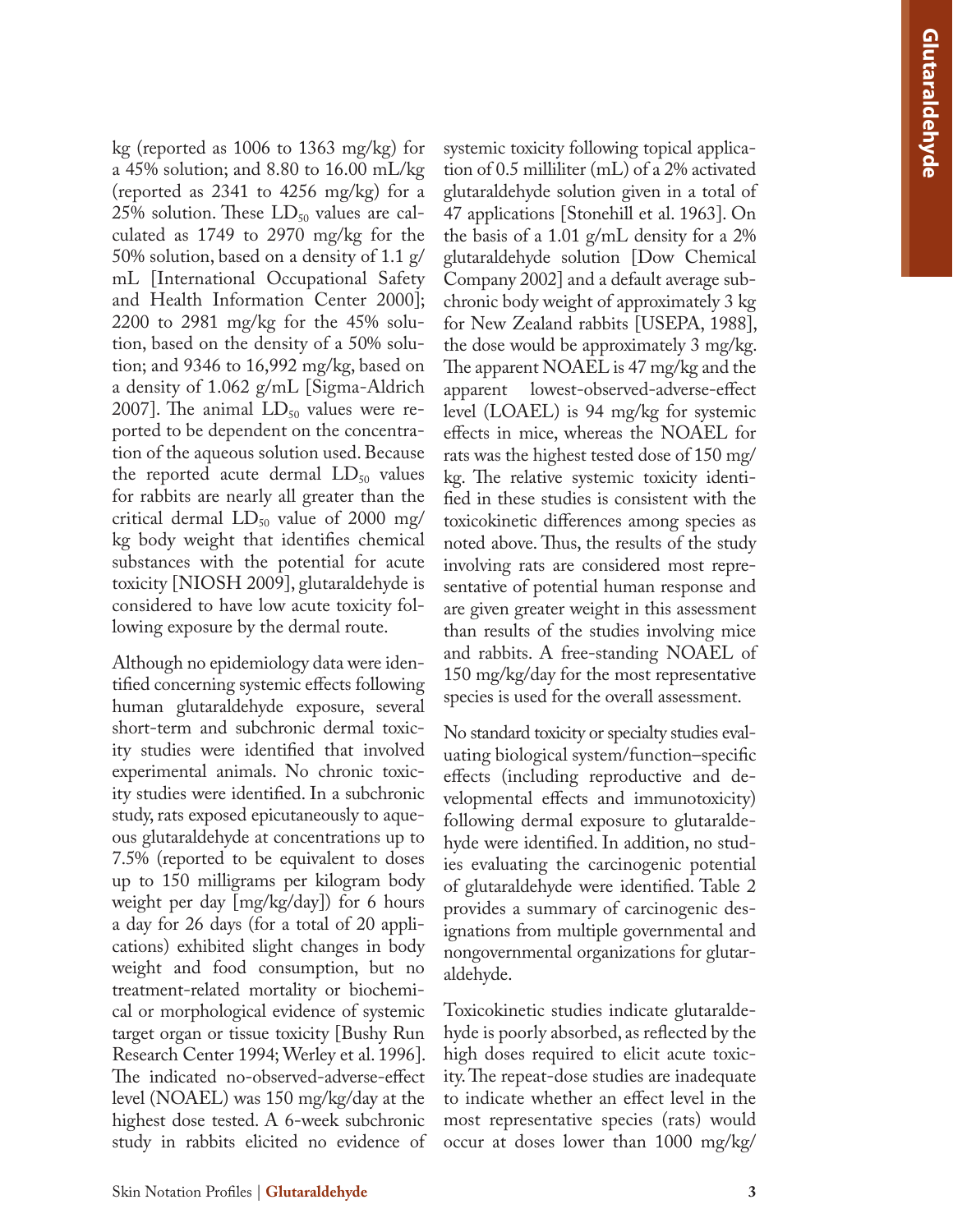| $\frac{1}{2}$       |                                            |  |  |
|---------------------|--------------------------------------------|--|--|
| Organization        | Carcinogenic designation                   |  |  |
| <b>NIOSH</b> [2005] | None                                       |  |  |
| NTP [2009]          | None                                       |  |  |
| <b>USEPA</b> [2009] | None                                       |  |  |
| IARC [2009]         | None                                       |  |  |
| EC [2010]           | None                                       |  |  |
| <b>ACGIH [2001]</b> | A4: Not classifiable as a human carcinogen |  |  |
|                     |                                            |  |  |

**Table 2. Summary of the carcinogenic designations\* for glutaraldehyde by numerous governmental and nongovernmental organizations**

Abbreviations: ACGIH = American Conference of Governmental Industrial Hygienists; EC = European Commission, Joint Research, Institute for Health and Consumer Protection; IARC = International Agency for Research on Cancer; NIOSH = National Institute for Occupational Safety and Health; NTP = National Toxicology Program; USEPA = United States Environmental Protection Agency.

\*Note: The listed cancer designations were based on data from nondermal (such as oral or inhalation) exposure rather than dermal exposure.

day, because the highest dose tested of 150 mg/kg/day did not cause systemic effects. These data show limited absorption potential and low acute toxicity following exposure by the dermal route, which is consistent with the absence of published reports of systemic effects in exposed workers. Therefore, on the basis of this assessment, glutaraldehyde is not assigned a notation of SK: SYS.

# **3 Direct Effect(s) on Skin (SK: DIR)**

Reports of corrosivity and irritancy in humans and animals were identified. Glutaraldehyde solutions may be corrosive or cause mild to severe irritation in the skin of humans and animals, depending on the dose, duration, and site of contact [Takigawa and Endo 2006]. A controlled human study indicated that sustained contact with 1% aqueous glutaraldehyde solution was the threshold for erythema and edema, whereas concentrations of 45% or greater were capable of producing corrosion [Ballantyne and Jordan 2001]. Application of 0.1 mL of a 2% solution to the skin of volunteers for 30 minutes daily

for 3 days caused a marked skin irritation [Frosch and Kligman 1976]. A 10% aqueous solution applied to the ankle and heel area of 12 volunteers over an 8-week period produced irritation [Reifenrath et al. 1985]. In patch tests conducted by Union Carbide Corporation [1972; 1980], volunteers showed severe irritation when exposed to 5% glutaraldehyde, symptoms of moderate irritation when exposed to 0.5% to 2% glutaraldehyde solution, but no irritation when exposed to 0.1% to 1% solution. Union Carbide Corporation [1972] indicated that effects of aqueous solutions of 25% and above in animals range from moderate/severe irritation to corrosion, whereas concentrations between 1% and 25% produce slight irritation and 1% solutions produce no effect. The structure activity relationship model, Deductive Estimation of Risk from Existing Knowledge (DEREK™) for Windows, predicted glutaraldehyde to be a skin irritant.

It appears from the available information on humans **[Union Carbide Corporation 1972, 1980; Ballantyne and Jordan** 

<sup>\*</sup>References in **bold** text indicate studies that served as the basis of the SK assignment.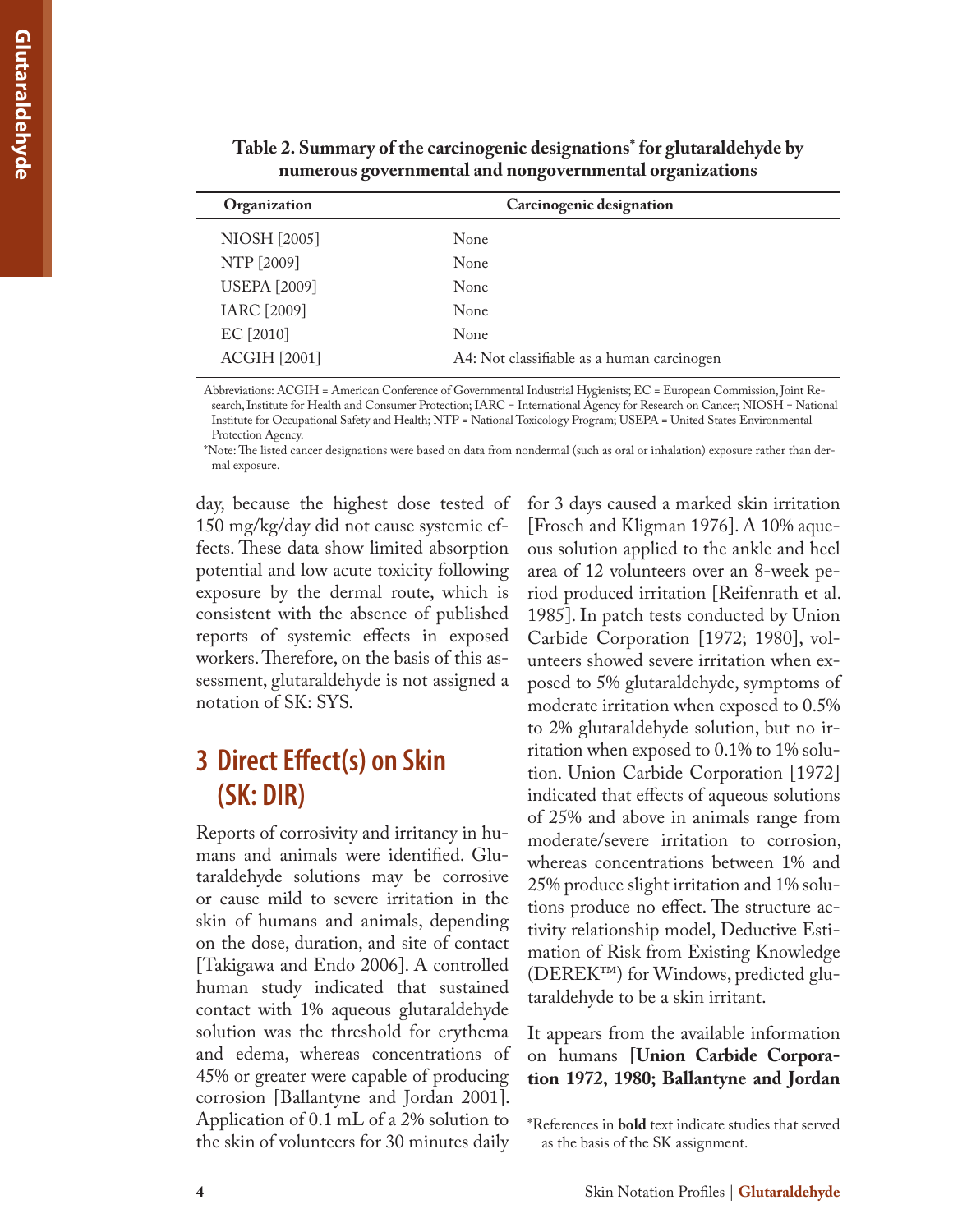**2001** \* **]** and animals [Ballantyne and Jor dan 2001] that glutaraldehyde is corrosive at concentrations of 25% and above and a skin irritant at concentrations between 1% and 25%. Therefore, on the basis of the data for this assessment, glutaraldehyde is assigned the SK: DIR (COR) notation.

# **4 Immune-mediated Responses (SK: SEN)**

Skin sensitization resulting from dermal exposure to glutaraldehyde has been dem onstrated in the reports of cases and con trolled volunteer studies. Several exposed workers who developed allergic contact dermatitis, some with no history of atopy or skin disease, tested positive to patchtesting with glutaraldehyde [Nethercott et al. 1988; Fowler 1989; Ballantyne and Jordan 2001]. Sixteen of 109 volunteers had a positive irritant reaction to 0.5% glutaraldehyde, and 2 of 109 had an aller gic reaction when a challenge patch was applied thereafter [Ballantyne and Jordan 2001]. The Union Carbide Corporation [1980] reported that weaker solutions, of 0.1% to 0.2%, show no sensitization po tential. Repeated topical application of a 10% aqueous solution of glutaraldehyde over an 8-week period produced one case of sensitization in 12 volunteers [Refein rath et al. 1985]. Union Carbide Corpo ration [1966] reported no sensitization in subjects exposed to 5% glutaraldehyde.

In a guinea pig maximization test (GPMT), unbuffered glutaraldehyde was reported to produce a higher sensitization incidence index than buffered glutaraldehyde [Union Carbide Corporation 1993]. However, a Magnusson-Kligman sensitization test sub mitted to the United States Environmental Protection Agency (USEPA) [1991] elicited no positive responses. Investigators have re ported a concentration-dependent increase

in lymphocyte proliferation when glutar aldehyde in concentrations ranging from 0.1% to 5% [Hilton et al. 1998] or 0.75% to 2.5% [Azadi et al. 2004] were applied to mice in local lymph node assays (LLNA). In a mouse-ear swelling test (MEST), Azadi et al. [2004] reported an immediate contact hypersensitivity response in mice induced and challenged with 2.5% glutar aldehyde, whereas animals induced with 0.1% or 7.5% and challenged with 2.5% exhibited a delayed response. Glutaralde hyde was also reported to induce a contact hypersensitivity-type reaction in a MEST and a concentration-related stimulation of lymph node activity in an LLNA, indicat ing skin-sensitization potential [Ballantyne and Jordan 2001]. Glutaraldehyde is pre dicted by DEREK™ to be a skin sensitizer.

The results in several reported cases **[Nethercott et al. 1988; Fowler 1989; Ballantyne and Jordan 2001]**, repeat ed-insult patch tests in humans **[Union Carbide Corporation 1980]**, and predic tive tests in animals (i.e., GPMT, LLNA, MEST) **[Union Carbide Corporation 1993; Hilton et al. 1998; Ballantyne and Jordan 2001; Azadi et al. 2004]** demon strate that glutaraldehyde is skin sensitizer in both humans and animals. Therefore, on the basis of the data for this assess ment, glutaraldehyde is assigned the **SK: SEN** notation.

# **5 Summary**

Toxicokinetic studies of the kinetics of percutaneous absorption of glutaralde hyde indicate that the chemical is poorly absorbed. This finding is also supported by the high doses required to elicit acute toxicity, although a mathematical model predicted the chemical to have the po tential for dermal absorption. Findings in the identified repeated-dose studies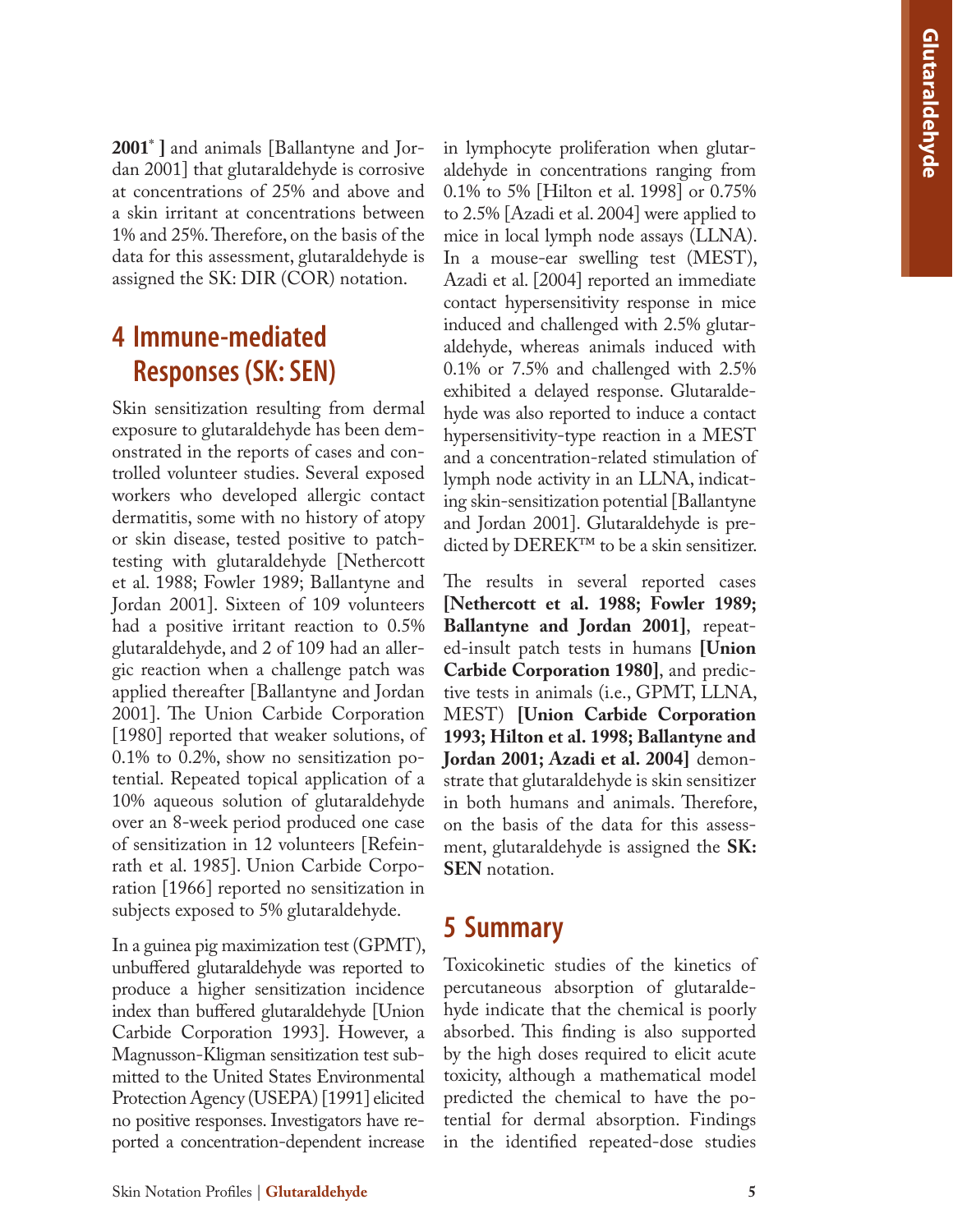| Organization        | Skin hazard designation                                           |  |
|---------------------|-------------------------------------------------------------------|--|
| NIOSH [2005]        | None                                                              |  |
| <b>OSHA</b>         | None                                                              |  |
| <b>ACGIH [2001]</b> | None.                                                             |  |
| EC [2010]           | R34: Causes burns<br>R43: May cause sensitization by skin contact |  |

**Table 3. Summary of the previously issued skin hazard designations for glutaraldehyde** 

Abbreviations: ACGIH = American Conference of Governmental Industrial Hygienists; EC = European Commission, Joint Research, Institute for Health and Consumer Protection; NIOSH = National Institute for Occupational Safety and Health; OSHA = Occupational Safety and Health Administration.

are inadequate to indicate whether an effect level in the most representative species (rats) would occur at doses lower than 1000 mg/kg/day, because the highest dose tested of 150 mg/kg/day did not cause systemic effects. Overall, the data demonstrate limited potential of glutaraldehyde to induce systemic effects following dermal exposure. Several studies involving humans **[Union Carbide Corporation 1972, 1980; Ballantyne and Jordan 2001]** and animals **[Ballantyne and Jordan 2001]** show that glutaraldehyde is corrosive at concentrations of 25% and above and is a skin irritant at concentrations between 1% and 25%. The ability of glutaraldehyde to cause dermal sensitization is well-documented. Allergic reactions observed in several reported cases **[Nethercott et al. 1988; Fowler 1989; Ballantyne and Jordan 2001]**, repeated-insult patch tests in humans **[Union Carbide Corporation 1980]**, and positive sensitization results observed in several predictive tests in animals (GPMT, LLNA, and MEST) **[Union Carbide Corporation 1993; Hilton et al. 1998; Ballantyne and Jordan 2001; Azadi et al. 2004**] demonstrate the sensitization potential of glutaraldehyde. The information available for this assessment, including data on both humans and animals, if sufficient to show that glutaraldehyde is corrosive to the skin and is a skin sensitizer. Therefore, on the basis of

these assessments, glutaraldehyde is assigned a composite skin notation of **SK: DIR (COR)-SEN.** 

Table 3 summarizes the skin hazard designations for glutaraldehyde previously issued by NIOSH and other organizations. The equivalent dermal designations for glutaraldehyde, according to the Globally Harmonized System (GHS) of Classification and Labeling of Chemicals, are Skin Corrosion Category 1B (Hazard statement: Causes severe skin burns and eye damage), and Skin Sensitization Category 1 (Hazard statement: May cause an allergic skin reaction) [European Parliament 2008].

### **References**

**Note**: Asterisks (\*) denote sources cited in text; daggers (†) denote additional resources.

- \*ACGIH (American Conference of Governmental Industrial Hygienists) [2001]. Glutaraldehyde. In: Documentation of threshold limit values and biological exposure indices. 7th Ed., Vol. 2. Cincinnati, OH: American Conference of Governmental Industrial Hygienists.
- \*Azadi S, Klink KJ, Meade BJ [2004]. Divergent immunological responses following glutaraldehyde exposure. Toxicol Appl Pharmacol *197*(1):1–8.
- \*Ballantyne B, Jordan SL [2001]. Toxicological, medical and industrial hygiene aspects of glutaraldehyde with particular reference to its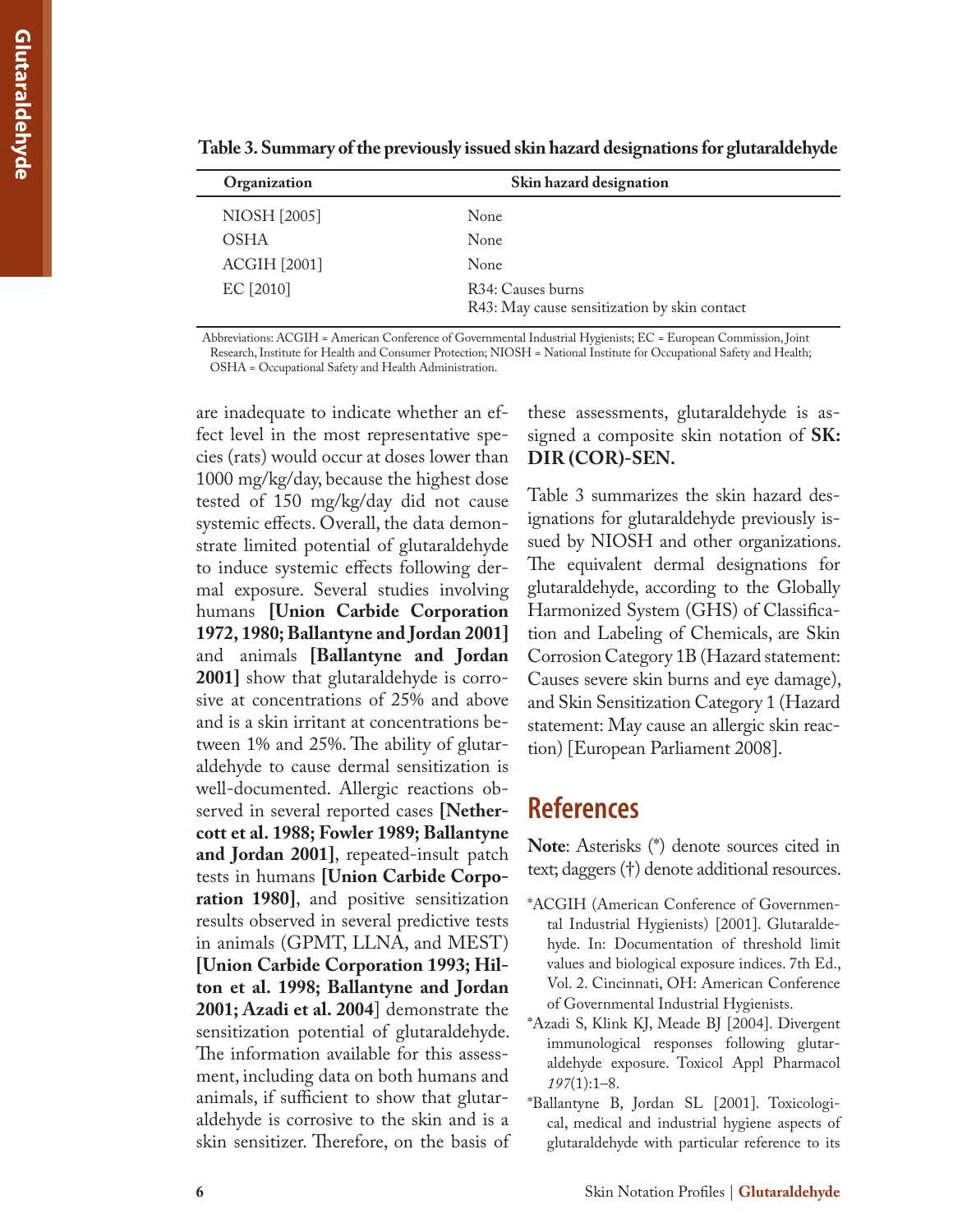biocidal use in cold sterilization procedures. J Appl Toxicol *21*(2):131–151.

- \*Bushy Run Research Centre [1994]. Glutaral dehyde: twenty-eight day repeated cutaneous dose toxicity study in Fischer 344 rats. Unpub lished data on file, submitted by Union Car bide, Bound Brook, NJ.
- \*Dow Chemical Company [2002]. Properties of glutaraldehyde-based formulations. In: Bioshare [http://www.metrex.com/index/cms-filesystemaction?file=Metrex-PDF/glutaraldehydeproperties-dowbiosharedatasheets.pdf]. Accessed 07–07–10.
- \*EC (European Commission) [2009]. Glutaral dehyde. In: EINICS (European Inventory of Existing Commercial Chemical Substances) [http://ecb.jrc.ec.europa.eu/esis/]. Accessed 07–07–10.
- \*Fowler JF Jr [1989]. Allergic contact dermatitis from glutaraldehyde exposure. J Occup Med *31*(10):852–853.
- \*Frantz SW, Beskitt JL, Tallant MJ, Futrell JW, Ballantyne B [1993]. Glutaraldehyde: species comparisons of in vitro skin penetration. J Toxi col Cutan Ocul Toxicol *12*(4):349–361.
- \*Frosch PJ, Kligman AM [1976]. The chamberscarification test for assessing irritancy. Contact Dermatitis *2*(6):314–324.
- \*Hilton J, Dearman RJ, Harvey P, Evans P, Bastetter DA, Kimber I [1998]. Estimation of relative skin sensitizing potency using the local lymph node assay: a comparison of formaldehyde with glu taraldehyde. Am J Contact Dermat *9*(1):29–33.
- \*HSDB (Hazardous Substance Data Bank) [2010]. Glutaraldehyde [http://toxnet.nlm.nih.gov/ cgi-bin/sis/htmlgen?HSDB]. Accessed  $07-07-10.$
- \*IARC (International Agency for Research on Cancer) [2009]. Agents reviewed by the IARC monographs. In: IARC monographs on the eval uation of carcinogenic risks to humans [http:// monographs.iarc.fr/ENG/Classification/Lista gentsalphorder.pdf]. Accessed 07–07–10.
- \*International Occupational Safety and Health In formation Center [2000]. Glutaraldehyde 50% solution. ICSC: 3052. International Labor Or ganization. [http://www.ilo.org/legacy/english/ protection/safework/cis/products/icsc/dtasht/\_ icsc03/icsc0352.htm]. Accessed 07–07–10.
- \*Nethercott JR, Holness DL, Page E [1988]. Oc cupational contact dermatitis due to glutaralde hyde in health care workers. Contact Dermati tis *18*(4):193–196.
- \*NIOSH [2005]. NIOSH pocket guide to chemi cal hazards. Cincinnati, OH: U.S. Department of Health and Human Services, Centers for Dis ease Control and Prevention, National Institute for Occupational Safety and Health, DHHS (NIOSH) Publication No. 2005–149 [http:// www.cdc.gov/niosh/npg/]. Accessed 07–07–10.
- \*NIOSH [2009]. Current intelligence bulletin 61: a strategy for assigning new NIOSH skin notations. Cincinnati, OH: U.S. Department of Health and Human Services, Centers for Disease Control and Prevention, National In stitute for Occupational Safety and Health, DHHS (NIOSH) Publication No. 2009–147 [http://www.cdc.gov/niosh/docs/2009-147/ pdfs/2009-147.pdf ]. Accessed 07–07–10.
- \*NTP (National Toxicology Program) [2009]. Elev enth report on carcinogens [http://ntp.niehs.nih. gov/index.cfm?objectid=32BA9724-F1F6-975E-7FCE50709CB4C932]. Accessed 07–07–10.
- \*Reifenrath WG, Prystowsky SD, Nonomura JH, Robinson PB [1985]. Topical glutaraldehyde: percutaneous penetration and skin irritation. Arch Dermatol Res *277*(3):242–244.
- \*Sigma-Aldrich [2007]. Glutaraldehyde solution (25 wt. % in H 2O). In: Sigma-Aldrich catalog [http:// www.sigmaaldrich.com/catalog/ProductDetail. do?N4=G4004]. Accessed 12–14–09.
- \*Stonehill AA, Krop S, Borick PM [1963]. Buffered glutaraldehyde: a new sterilizing chemical solution. Am J Hosp Pharm *20*:458–485.
- \*Takigawa T, Endo Y [2006]. Effects of glutar aldehyde exposure on human health. J Occup Health *48*(2):75–87.
- \*UNECE (United Nations Economic Commission for Europe) [2007]. Part 3: health hazards. In: Globally harmonized system of classification and labeling of chemical (GHS). 2nd Rev. Ed. [http://www.unece.org/trans/danger/publi/ghs/ ghs\_rev02/02files\_e.html]. Accessed 07–07–10.
- †UNEP (United Nations Environmental Pro gramme), Chemicals Branch [1998]. Screening information datasets (SIDS) for high volume chemicals: glutaraldehyde [http://www.chem. unep.ch/irptc/sids/OECDSIDS/INDEX - CHEMIC.htm]. Accessed 07–07–10.
- \*Union Carbide Corporation [1966]. Repeated in sult patch test of glutaraldehyde, 5% solution, with cover letter dated 11/14/95. Danbury, CT: Union Carbide Corporation. On file with the U.S. Environmental Protection Agency under TSCA Section 8D. OTS# 0558276. Document #: 86960000136.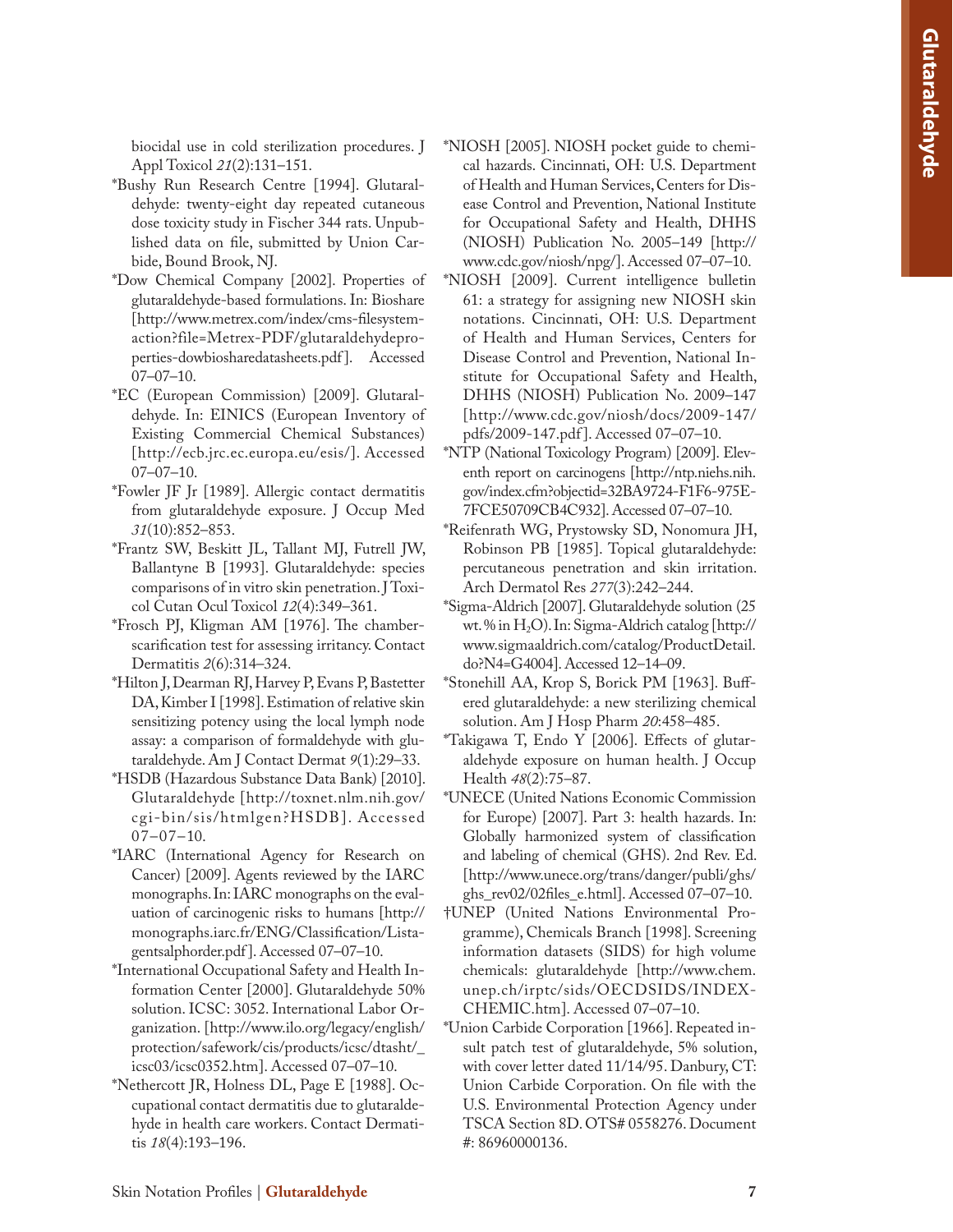- \*Union Carbide Corporation [1972]. Dialdehydes, by Dernahl CU. Danbury, CT: Union Carbide Corporation. On file with the U.S. Environmental Protection Agency under TSCA Section 8D.OTS# 0558275. Document #: 86960000135
- \*Union Carbide Corporation [1980]. Repeated insult patch test of glutaraldehyde (0.1%, 0.2%, 0.5%). New York: Testkit Laboratories Inc. Study #80–39 I and IIf. On file with the U.S. Environmental Protection Agency under TSCA Section 8D. OTS# 0558274. Document # 86960000134
- \*Union Carbide Corporation [1993]. Letter from Union Carbide Corp. to USEPA regarding acute irritation and sensitization studies of glutaraldehyde. Danbury, CT: Union Carbide Corporation. On file with the U.S. Environmental Protection Agency under TSCA Section 8D. OTS# 0556612. Document # 86940000016.
- \*USEPA (United States Environmental Protection Agency) [1988]. Recommendations for and documentation of biological values for use in risk assessment. Washington, DC: U.S. Environmental Protection Agency, EPA/600/6-87/008.
- \*USEPA [1991]. Letter to USEPA regarding the enclosed evaluation summary on the lever modification of the Magnusson-Kligman guinea pig maximization test with glutaraldehyde (sanitized), with attachment [1980]. On file with the U.S. Environmental Protection Agency under TSCA Section 8D. OTS# 0533498. Document # 86-920000277S.
- \*USEPA [2009]. Integrated Risk Information System (IRIS) [http://www.epa.gov/iris/]. Accessed 07–07–10.
- \*Werley MS, Ballantyne B, Neptun DA, Losco PE [1996]. Four week repeated skin contact study with glutaraldehyde. J Toxicol Cut Ocul Toxicol *15*:179–193.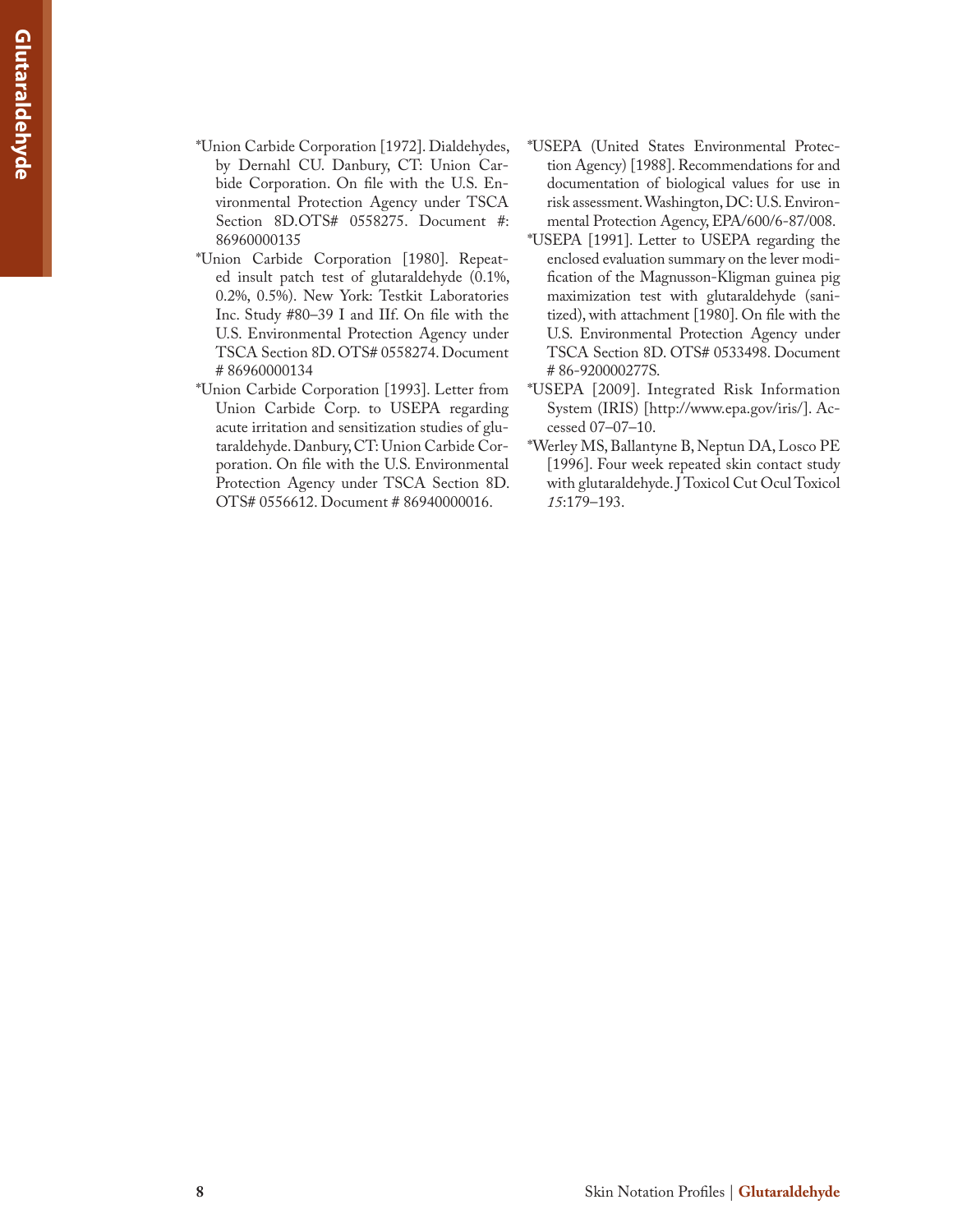# **Appendix: Calculation of the SI Ratio for Glutaraldehyde**

This appendix presents an overview of the SI ratio and a summary of the calculation of the SI ratio for glutaraldehyde. Although the SI ratio is considered in the determination of a substance's hazard potential following skin contact, it is intended only to serve as supportive data during the assignment of the NIOSH SK. An in-depth discussion on the rationale and calculation of the SI ratio can be found in Appendix B of the *Current Intelligence Bulletin (CIB) 61: A Strategy for Assigning New NIOSH Skin Notations* [NIOSH 2009].

#### **Overview**

The SI ratio is a predictive algorithm for estimating and evaluating the health hazards of skin exposure to substances. The algorithm is designed to evaluate the potential for a substance to penetrate the skin and induce systemic toxicity [NIOSH 2009]. The goals for incorporating this algorithm into the proposed strategy for assigning the SYS notation are as follows:

- 1. Provide an alternative method to evaluate substances for which no clinical reports or animal toxicity studies exist or for which empirical data are insufficient to determine systemic effects.
- 2. Use the algorithm evaluation results to determine whether a substance poses a skin absorption hazard and should be labeled with the SYS notation.

The algorithm evaluation includes three steps (1) determining a skin permeation coefficient  $(K_p)$  for the substance of interest, (2) estimating substance uptake by the skin and respiratory absorption routes, and (3) evaluating whether the substance poses a skin exposure hazard.

The algorithm is flexible in the data requirement and can operate entirely on the basis of the physicochemical properties of a substance and the relevant exposure parameters. Thus, the algorithm is independent of the need for biologic data. Alternatively, it can function with both the physicochemical properties and the experimentally determined permeation coefficient when such data are available and appropriate for use.

The first step in the evaluation is to determine the  $K_{p}$  for the substance to describe the transdermal penetration rate of the substance [NIOSH 2009]. The  $K_p$ , which represents the overall diffusion of the substance through the stratum corneum and into the blood capillaries of the dermis, is estimated from the compound's molecular weight (MW) and base-10 logarithm of its octanol–water partition coefficient (log  $K_{\text{OW}}$ ). In this example,  $K_p$  is determined for a substance with use of Equation 1. A self-consistent set of units must be used, such as cm/hr, as outlined in Table A1. Other model-based estimates of  $K_p$  may also be used [NIOSH 2009].

#### **Equation 1: Calculation of Skin Permeation Coefficient (K<sub>p</sub>)**



where  $K_{\text{psc}}$  is the permeation coefficient in the lipid fraction of the stratum corneum,  $K_{pol}$  is the coefficient in the protein fraction of the stratum corneum, and  $K_{aq}$  is the coefficient in the watery epidermal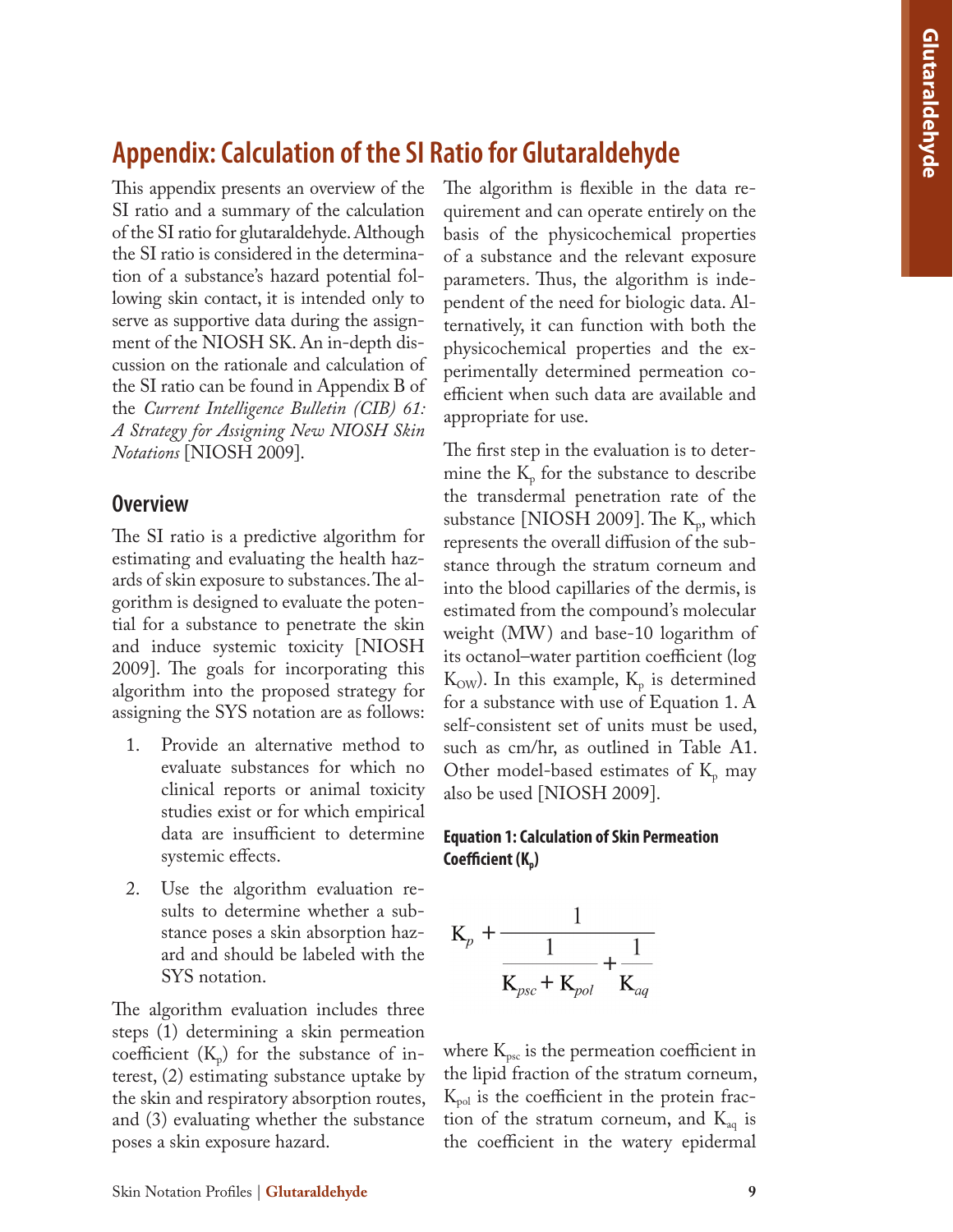| Variables used in calculation                                                        | Units          | Value                    |
|--------------------------------------------------------------------------------------|----------------|--------------------------|
| Skin permeation coefficient                                                          |                |                          |
| Permeation coefficient of stratum corneum lipid path $(K_{\text{psc}})$              | cm/hr          | 0.00060                  |
| Permeation coefficient of the protein fraction of the<br>stratum corneum $(K_{pol})$ | cm/hr          | $1.51809 \times 10^{-5}$ |
| Permeation coefficient of the watery epidermal layer $(K_{aq})$                      | cm/hr          | 0.24985                  |
| Molecular weight (MW)*                                                               | amu            | 100                      |
| Base-10 logarithm of its octanol-water partition<br>coefficient (log Kow)*           | None           | $-0.18$                  |
| Calculated skin permeation coefficient $(K_p)$                                       | cm/hr          | 0.00061                  |
| Skin dose                                                                            |                |                          |
| Water solubility $(S_W)^*$                                                           | $mg/cm^3$      | 167                      |
| Calculated skin permeation coefficient $(K_p)$                                       | cm/hr          | 0.00061                  |
| Estimated skin surface area (palms of hand)                                          | $\text{cm}^2$  | 360                      |
| Exposure time                                                                        | hr             | 8                        |
| Calculated skin dose                                                                 | mg             | 294.51                   |
| <b>Inhalation</b> dose                                                               |                |                          |
| Occupational exposure limit (OEL) <sup>†</sup>                                       | $mg/m^3$       | 0.205                    |
| Inhalation volume                                                                    | m <sup>3</sup> | 10                       |
| Retention factor (RF)                                                                | None           | 0.75                     |
| Inhalation dose                                                                      | mg             | 1.54                     |
| Skin dose-to-inhalation dose (SI) ratio                                              | None           | 191.55                   |

**Table A1. Summary of data used to calculate the SI ratio for glutaraldehyde** 

\*Variables identified from SRC [2009].

†The OEL used in calculation of the SI ratio was the NIOSH-recommended exposure limit (REL) [NIOSH 2005].

layer. These components are individually estimated by

log K<sub>psc</sub> =  $-1.326 + 0.6097 \times \log$  K<sub>OW</sub> –  $0.1786 \times MW^{0.5}$  $K_{pol} = 0.0001519 \times MW^{-0.5}$ 

$$
K_{aq}~=~2.5\times MW^{-0.5}
$$

The second step is to calculate the biologic mass uptake of the substance from skin absorption (skin dose) and inhalation (inhalation dose) during the same period of exposure. The skin dose is calculated as a mathematical product of the  $K_p$ , the water solubility  $(S_W)$  of the substance, the exposed skin surface area, and the duration of exposure. Its units are milligrams (mg). Assume that the skin exposure continues for 8 hours to unprotected skin on the palms of both hands (a surface area of  $360 \text{ cm}^2$ ).

#### **Equation 2: Determination of Skin Dose**

Skin dose = 
$$
K_p \times S_W \times Ex
$$
posed skin surface area × Exposure time

\n $\frac{dV}{dx} = \frac{dV}{dx}$ 

= 
$$
K_p(cm/hr) \times S_W (mg/cm^3) \times 360 \text{ cm}^2 \times 8 \text{ hours}
$$

The inhalation dose (in mg) is derived on the basis of the occupational exposure limit (OEL) of the substance—if the OEL is developed to prevent the occurrence of systemic effects rather than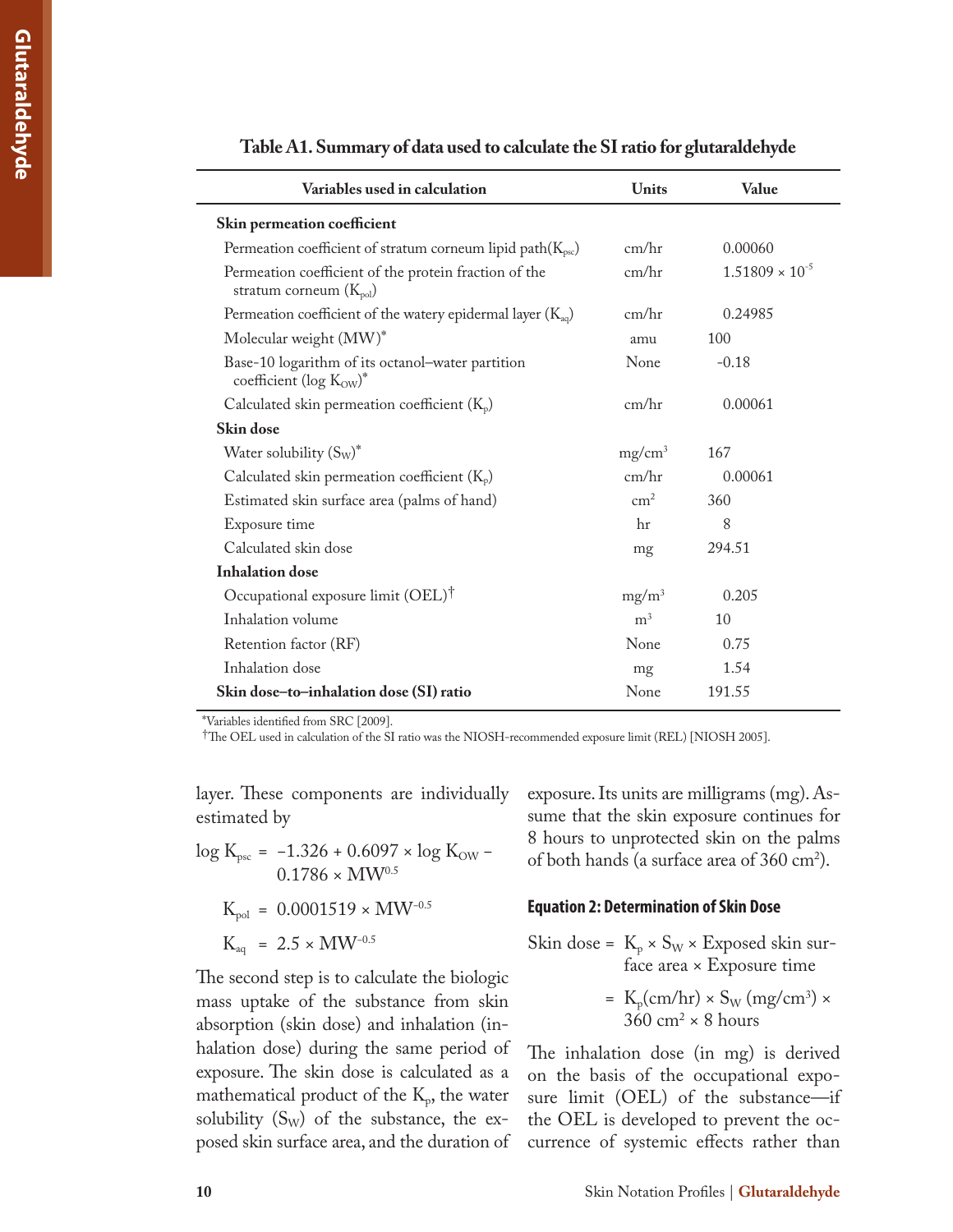sensory/irritant effects or direct effects on the respiratory tract. Assume a continuous exposure of 8 hours, an inhalation volume of 10 cubic meters  $(m^3)$  inhaled air in 8 hours, and a factor of 75% for retention of the airborne substance in the lungs during respiration (retention factor, or RF).

#### **Equation 3: Determination of Inhalation Dose**

Inhalation dose =  $OEL \times Inhalation$ volume × RF

$$
= \text{OEL (mg/m}^3) \times 10
$$

$$
m^3 \times 0.75
$$

The final step is to compare the calculated skin and inhalation doses and to present the result as a ratio of skin dose to inhalation dose (the SI ratio). This ratio quantitatively indicates (1) the significance of dermal absorption as a route of occupational exposure to the substance and (2) the contribution of dermal uptake to systemic toxicity. If a substance has an SI ratio greater than or equal to 0.1, it is considered a skin absorption hazard.

#### **Calculation**

Table A1 summarizes the data applied in the previously described equations to determine the SI ratio for glutaraldehyde. The calculated SI ratio was 191.55. On the basis of these results, glutaraldehyde is predicted to represent a skin absorption hazard.

### **Appendix References**

- NIOSH [2005]. NIOSH pocket guide to chemical hazards. Cincinnati, OH: U.S. Department of Health and Human Services, Centers for Disease Control and Prevention, National Institute for Occupational Safety and Health, DHHS (NIOSH) Publication No. 2005–149 [http:// www.cdc.gov/niosh/npg/]. Accessed 07-07-10.
- NIOSH [2009]. Current intelligence bulletin 61: a strategy for assigning new NIOSH skin notations. Cincinnati, OH: U.S. Department of Health and Human Services, Centers for Disease Control and Prevention, National Institute for Occupational Safety and Health, DHHS (NIOSH) Publication No. 2009-147 [http://www.cdc.gov/niosh/docs/2009-147/ pdfs/2009-147.pdf ]. Accessed 07-07-10.
- SRC [2009]. Interactive PhysProp database demo [http://www.srcinc.com/what-we-do/databaseforms.aspx?id=386]. Accessed 12-02-09.